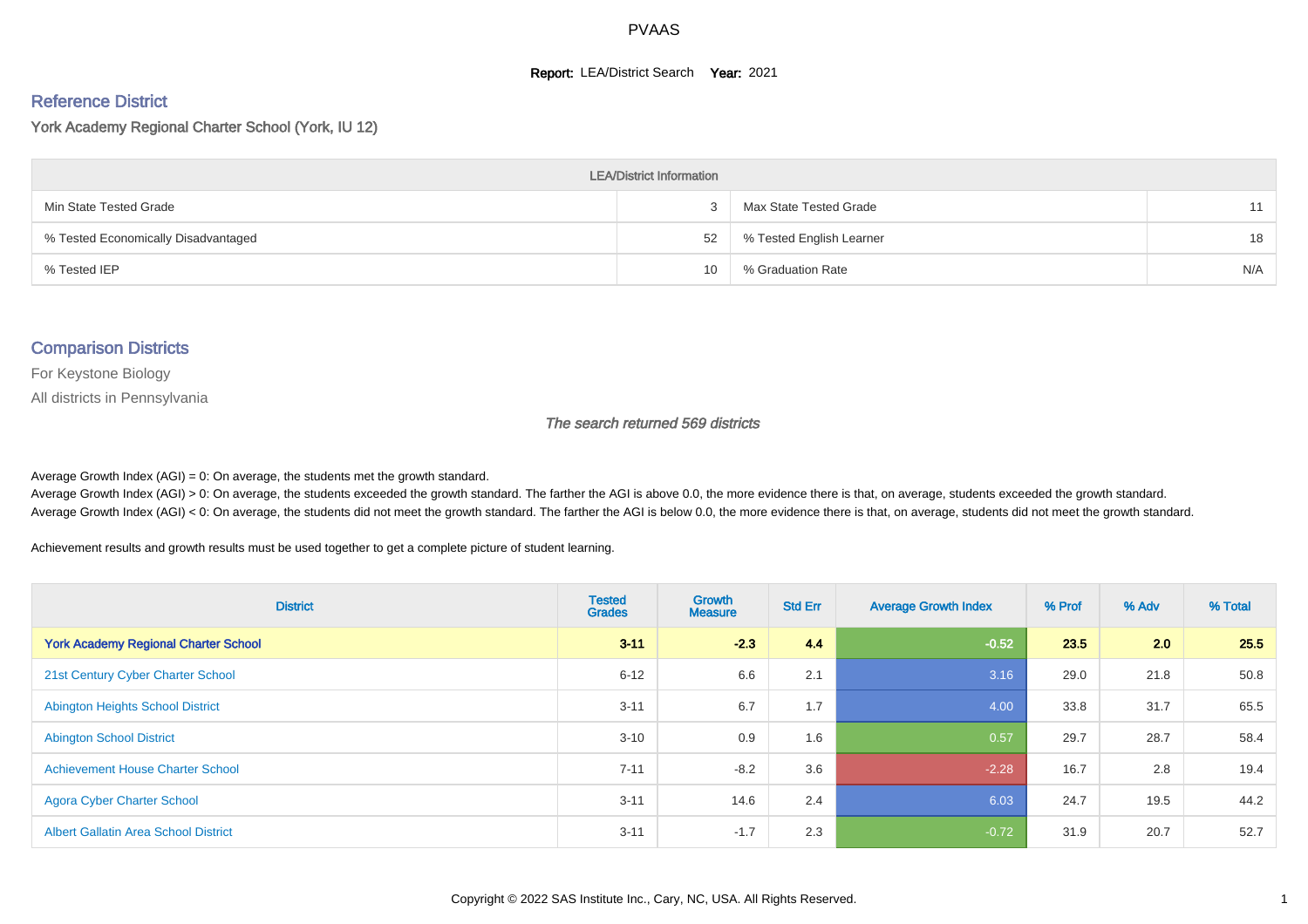| <b>District</b>                                 | <b>Tested</b><br><b>Grades</b> | <b>Growth</b><br><b>Measure</b> | <b>Std Err</b> | <b>Average Growth Index</b> | % Prof | % Adv   | % Total |
|-------------------------------------------------|--------------------------------|---------------------------------|----------------|-----------------------------|--------|---------|---------|
| <b>York Academy Regional Charter School</b>     | $3 - 11$                       | $-2.3$                          | 4.4            | $-0.52$                     | 23.5   | 2.0     | 25.5    |
| <b>Aliquippa School District</b>                | $3 - 11$                       | $-20.0$                         | 3.6            | $-5.54$                     | 1.7    | $0.0\,$ | 1.7     |
| <b>Allegheny Valley School District</b>         | $3 - 11$                       | $-1.9$                          | 3.9            | $-0.48$                     | 31.8   | 11.4    | 43.2    |
| <b>Allegheny-Clarion Valley School District</b> | $3 - 10$                       | 12.3                            | 4.1            | 3.03                        | 33.3   | 19.0    | 52.4    |
| <b>Allentown City School District</b>           | $3-12$                         | $-16.9$                         | 1.4            | $-12.37$                    | 5.9    | 0.4     | 6.3     |
| Altoona Area School District                    | $3 - 12$                       | 0.1                             | 1.5            | 0.07                        | 29.0   | 13.8    | 42.8    |
| Ambridge Area School District                   | $3 - 12$                       | $-19.4$                         | 2.5            | $-7.64$                     | 23.2   | 5.6     | 28.9    |
| <b>Annville-Cleona School District</b>          | $3 - 12$                       | 1.1                             | 2.4            | 0.45                        | 34.8   | 13.6    | 48.5    |
| <b>Antietam School District</b>                 | $3 - 10$                       | $-9.5$                          | 3.7            | $-2.57$                     | 20.9   | 1.5     | 22.4    |
| <b>Apollo-Ridge School District</b>             | $3-12$                         | 9.5                             | 3.0            | 3.23                        | 34.0   | 9.4     | 43.4    |
| <b>Armstrong School District</b>                | $3 - 11$                       | 9.8                             | 1.6            | 6.22                        | 32.8   | 24.6    | 57.4    |
| Aspira Bilingual Cyber Charter School           | $3 - 11$                       | 5.1                             | 5.8            | 0.87                        | 4.8    | 0.0     | 4.8     |
| <b>Athens Area School District</b>              | $3 - 11$                       | 2.6                             | 2.3            | 1.11                        | 34.9   | 12.3    | 47.3    |
| <b>Austin Area School District</b>              | $3 - 11$                       | 2.6                             | 6.0            | 0.43                        | 25.0   | 18.8    | 43.8    |
| <b>Avella Area School District</b>              | $3-12$                         | 1.6                             | 4.7            | 0.34                        | 34.8   | 7.2     | 42.0    |
| <b>Avon Grove Charter School</b>                | $3 - 11$                       | 9.8                             | 3.1            | 3.18                        | 32.4   | 26.0    | 58.4    |
| <b>Avon Grove School District</b>               | $3 - 10$                       | 7.6                             | 1.4            | 5.29                        | 33.7   | 33.2    | 67.0    |
| <b>Avonworth School District</b>                | $3 - 10$                       | $-6.2$                          | 2.3            | $-2.68$                     | 35.9   | 14.1    | 50.0    |
| <b>Bald Eagle Area School District</b>          | $3 - 11$                       | 7.6                             | 2.5            | 3.00                        | 31.6   | 15.6    | 47.3    |
| <b>Baldwin-Whitehall School District</b>        | $3 - 11$                       | $-5.5$                          | 1.9            | $-2.93$                     | 32.0   | 14.7    | 46.7    |
| <b>Bangor Area School District</b>              | $3 - 12$                       | $-1.2$                          | 2.0            | $-0.60$                     | 25.8   | 12.7    | 38.5    |
| <b>Beaver Area School District</b>              | $3 - 10$                       | $-3.0$                          | 2.5            | $-1.16$                     | 25.8   | 27.8    | 53.6    |
| <b>Bedford Area School District</b>             | $3 - 11$                       | 6.4                             | 2.4            | 2.68                        | 31.0   | 20.6    | 51.6    |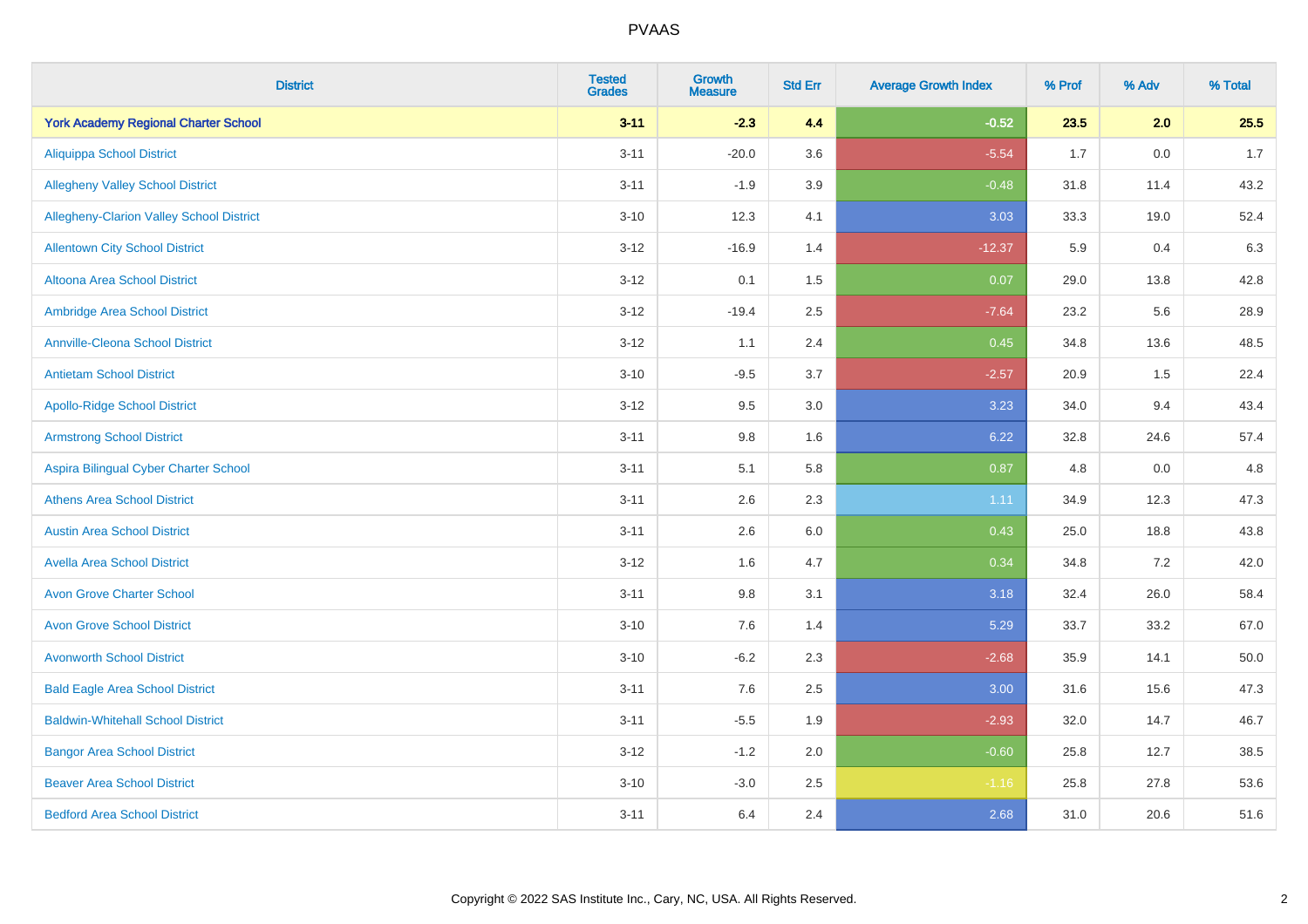| <b>District</b>                              | <b>Tested</b><br><b>Grades</b> | <b>Growth</b><br><b>Measure</b> | <b>Std Err</b> | <b>Average Growth Index</b> | % Prof | % Adv | % Total |
|----------------------------------------------|--------------------------------|---------------------------------|----------------|-----------------------------|--------|-------|---------|
| <b>York Academy Regional Charter School</b>  | $3 - 11$                       | $-2.3$                          | 4.4            | $-0.52$                     | 23.5   | 2.0   | 25.5    |
| <b>Belle Vernon Area School District</b>     | $3 - 11$                       | 11.1                            | 2.3            | 4.88                        | 31.6   | 25.4  | 57.1    |
| <b>Bellefonte Area School District</b>       | $3 - 11$                       | 6.7                             | 2.0            | 3.34                        | 28.8   | 21.5  | 50.2    |
| <b>Bellwood-Antis School District</b>        | $3 - 10$                       | 3.5                             | 2.8            | 1.24                        | 40.9   | 19.4  | 60.2    |
| <b>Belmont Charter School</b>                | $3 - 10$                       | 2.2                             | 3.4            | 0.64                        | 5.3    | 1.8   | 7.0     |
| <b>Bensalem Township School District</b>     | $3 - 11$                       | 1.0                             | 1.6            | 0.63                        | 24.3   | 10.7  | 34.9    |
| <b>Benton Area School District</b>           | $3 - 10$                       | 8.1                             | 4.0            | 2.01                        | 35.7   | 28.6  | 64.3    |
| <b>Bentworth School District</b>             | $3 - 11$                       | 7.0                             | 3.0            | 2.36                        | 26.6   | 17.0  | 43.6    |
| <b>Berlin Brothersvalley School District</b> | $3 - 11$                       | 19.6                            | 4.0            | 4.93                        | 28.3   | 41.3  | 69.6    |
| <b>Bermudian Springs School District</b>     | $3 - 11$                       | 2.5                             | 2.4            | 1.05                        | 31.8   | 23.5  | 55.3    |
| <b>Berwick Area School District</b>          | $3 - 11$                       | $-6.9$                          | 2.4            | $-2.84$                     | 22.3   | 11.5  | 33.8    |
| <b>Bethel Park School District</b>           | $3 - 11$                       | $-4.4$                          | 1.7            | $-2.62$                     | 40.1   | 27.3  | 67.4    |
| <b>Bethlehem Area School District</b>        | $3 - 11$                       | $-4.5$                          | 1.1            | $-3.91$                     | 20.4   | 11.3  | 31.7    |
| <b>Bethlehem-Center School District</b>      | $3 - 10$                       | 2.1                             | 3.5            | 0.59                        | 32.3   | 4.6   | 36.9    |
| <b>Big Beaver Falls Area School District</b> | $3 - 11$                       | $-17.9$                         | 2.8            | $-6.27$                     | 9.4    | 2.8   | 12.2    |
| <b>Big Spring School District</b>            | $3 - 11$                       | $-9.8$                          | 2.3            | $-4.32$                     | 23.6   | 12.9  | 36.5    |
| <b>Blackhawk School District</b>             | $3 - 11$                       | 2.0                             | 2.3            | 0.87                        | 34.6   | 20.7  | 55.3    |
| <b>Blacklick Valley School District</b>      | $3 - 11$                       | $-0.9$                          | 3.9            | $-0.23$                     | 7.7    | 7.7   | 15.4    |
| <b>Blairsville-Saltsburg School District</b> | $3 - 11$                       | $-7.5$                          | 2.8            | $-2.67$                     | 20.1   | 8.2   | 28.3    |
| <b>Bloomsburg Area School District</b>       | $3 - 10$                       | 4.3                             | 3.4            | 1.26                        | 36.5   | 20.6  | 57.1    |
| <b>Blue Mountain School District</b>         | $3 - 10$                       | 12.2                            | 2.1            | 5.81                        | 30.7   | 26.1  | 56.8    |
| <b>Blue Ridge School District</b>            | $3 - 11$                       | 8.3                             | 3.7            | 2.24                        | 29.6   | 9.3   | 38.9    |
| <b>Boyertown Area School District</b>        | $3 - 11$                       | $-2.9$                          | 1.4            | $-2.06$                     | 30.8   | 22.6  | 53.4    |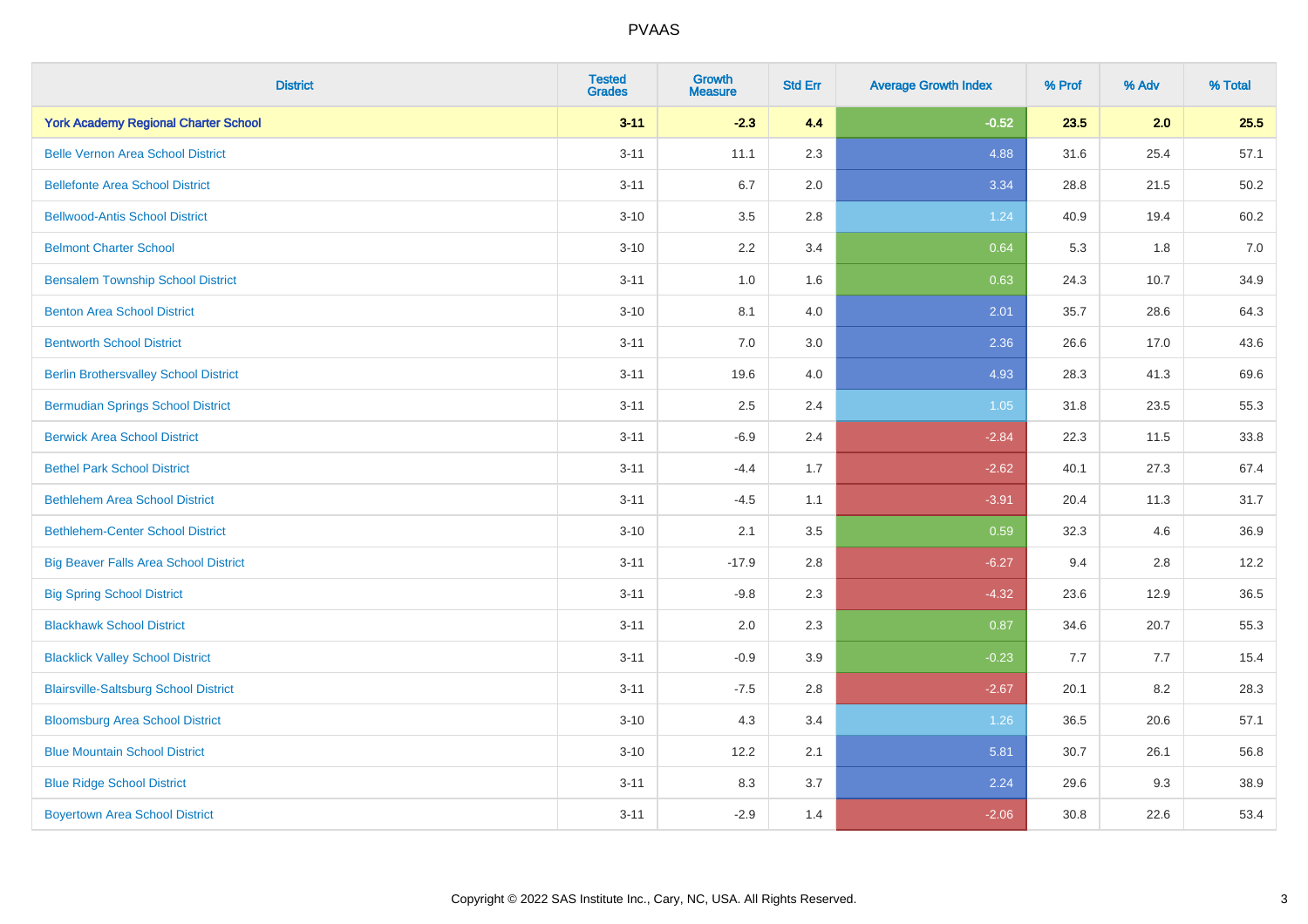| <b>District</b>                                 | <b>Tested</b><br><b>Grades</b> | <b>Growth</b><br><b>Measure</b> | <b>Std Err</b> | <b>Average Growth Index</b> | % Prof | % Adv | % Total |
|-------------------------------------------------|--------------------------------|---------------------------------|----------------|-----------------------------|--------|-------|---------|
| <b>York Academy Regional Charter School</b>     | $3 - 11$                       | $-2.3$                          | 4.4            | $-0.52$                     | 23.5   | 2.0   | 25.5    |
| Boys Latin Of Philadelphia Charter School       | $6 - 12$                       | $-8.0$                          | 2.7            | $-3.02$                     | 1.4    | 0.0   | 1.4     |
| <b>Bradford Area School District</b>            | $3 - 12$                       | $-1.8$                          | 2.3            | $-0.79$                     | 31.2   | 16.7  | 47.9    |
| <b>Brandywine Heights Area School District</b>  | $3 - 11$                       | 5.8                             | 2.6            | 2.27                        | 27.7   | 28.6  | 56.2    |
| <b>Brentwood Borough School District</b>        | $3 - 11$                       | 1.3                             | 3.0            | 0.44                        | 20.2   | 16.0  | 36.2    |
| <b>Bristol Borough School District</b>          | $3-12$                         | $-5.9$                          | 2.9            | $-2.00$                     | 27.8   | 3.3   | 31.1    |
| <b>Bristol Township School District</b>         | $3 - 11$                       | $-7.4$                          | 1.4            | $-5.32$                     | 13.8   | 4.6   | 18.4    |
| <b>Brockway Area School District</b>            | $3 - 11$                       | $-0.4$                          | 3.5            | $-0.11$                     | 41.2   | 13.8  | 55.0    |
| <b>Brookville Area School District</b>          | $3 - 11$                       | 6.8                             | 3.1            | 2.19                        | 46.1   | 14.6  | 60.7    |
| <b>Brownsville Area School District</b>         | $3 - 12$                       | 3.9                             | 3.8            | 1.04                        | 22.0   | 8.5   | 30.5    |
| <b>Bucks County Technical High School</b>       | $9 - 10$                       | $-2.9$                          | 2.2            | $-1.29$                     | 27.7   | 10.4  | 38.2    |
| <b>Burgettstown Area School District</b>        | $3 - 11$                       | $-11.2$                         | 3.2            | $-3.46$                     | 16.0   | 2.7   | 18.7    |
| <b>Burrell School District</b>                  | $3 - 11$                       | $-1.5$                          | 3.3            | $-0.44$                     | 27.8   | 17.7  | 45.6    |
| <b>Butler Area School District</b>              | $3 - 11$                       | $-14.1$                         | 1.5            | $-9.60$                     | 26.4   | 11.1  | 37.5    |
| California Area School District                 | $3 - 10$                       | $-13.7$                         | 4.5            | $-3.06$                     | 41.7   | 16.7  | 58.3    |
| <b>Cambria Heights School District</b>          | $3 - 10$                       | $-6.2$                          | 2.9            | $-2.11$                     | 25.0   | 13.0  | 38.0    |
| <b>Cameron County School District</b>           | $3-12$                         | $-5.0$                          | 4.4            | $-1.12$                     | 34.9   | 4.8   | 39.7    |
| <b>Camp Hill School District</b>                | $3 - 12$                       | 20.7                            | 2.9            | 7.00                        | 32.3   | 41.4  | 73.7    |
| Canon-Mcmillan School District                  | $3 - 11$                       | $-5.0$                          | 1.5            | $-3.25$                     | 30.8   | 28.5  | 59.3    |
| <b>Canton Area School District</b>              | $3 - 11$                       | 8.4                             | 2.9            | 2.92                        | 13.8   | 23.0  | 36.8    |
| Capital Area School for the Arts Charter School | $9 - 11$                       | 14.2                            | 4.5            | 3.13                        | 27.5   | 30.0  | 57.5    |
| <b>Carbon Career &amp; Technical Institute</b>  | $9 - 11$                       | $-9.3$                          | 3.2            | $-2.92$                     | 19.6   | 2.2   | 21.7    |
| <b>Carbondale Area School District</b>          | $3 - 10$                       | $-2.8$                          | 3.2            | $-0.87$                     | 27.5   | 2.9   | 30.4    |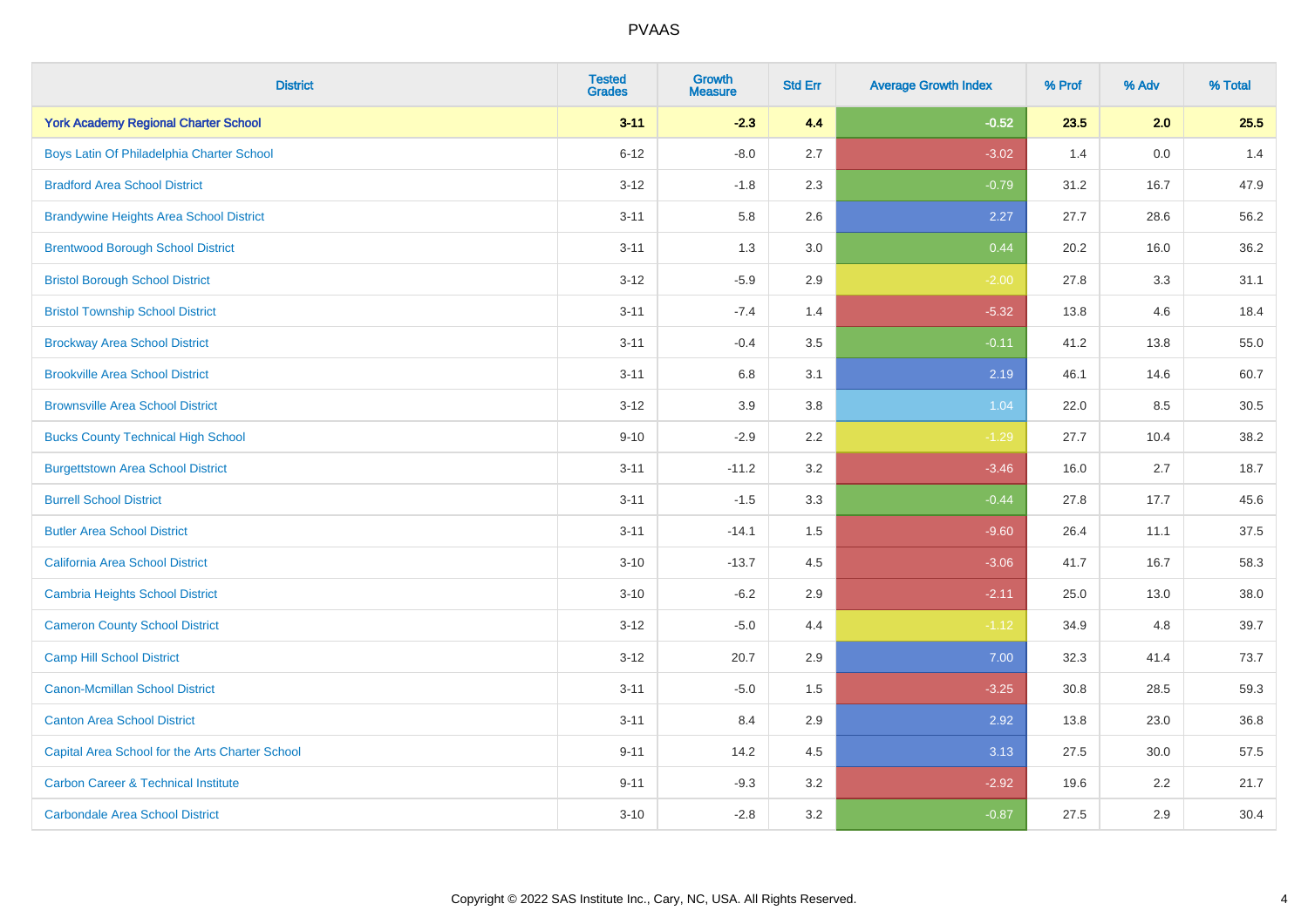| <b>District</b>                                         | <b>Tested</b><br><b>Grades</b> | <b>Growth</b><br><b>Measure</b> | <b>Std Err</b> | <b>Average Growth Index</b> | % Prof | % Adv | % Total |
|---------------------------------------------------------|--------------------------------|---------------------------------|----------------|-----------------------------|--------|-------|---------|
| <b>York Academy Regional Charter School</b>             | $3 - 11$                       | $-2.3$                          | 4.4            | $-0.52$                     | 23.5   | 2.0   | 25.5    |
| <b>Carlisle Area School District</b>                    | $3 - 11$                       | $-5.2$                          | 1.7            | $-2.99$                     | 28.0   | 19.3  | 47.3    |
| <b>Carlynton School District</b>                        | $3 - 11$                       | $-2.0$                          | 3.2            | $-0.62$                     | 27.9   | 5.2   | 33.1    |
| <b>Carmichaels Area School District</b>                 | $3 - 10$                       | $-7.0$                          | 3.1            | $-2.30$                     | 17.8   | 9.6   | 27.4    |
| Catasauqua Area School District                         | $3 - 12$                       | $-7.3$                          | 2.8            | $-2.58$                     | 27.1   | 11.2  | 38.3    |
| <b>Centennial School District</b>                       | $3 - 10$                       | 1.5                             | 1.5            | 0.98                        | 23.6   | 12.4  | 36.0    |
| Center For Student Learning Charter School At Pennsbury | $6 - 12$                       | $-3.3$                          | 6.0            | $-0.55$                     | 23.1   | 0.0   | 23.1    |
| <b>Central Bucks School District</b>                    | $3 - 11$                       | 15.5                            | 0.9            | 17.94                       | 34.8   | 41.4  | 76.2    |
| <b>Central Cambria School District</b>                  | $3 - 11$                       | $-12.7$                         | 2.3            | $-5.61$                     | 19.4   | 7.4   | 26.9    |
| <b>Central Columbia School District</b>                 | $3-12$                         | 0.3                             | 2.3            | 0.12                        | 25.4   | 37.6  | 63.0    |
| <b>Central Dauphin School District</b>                  | $3 - 11$                       | $-5.2$                          | 1.2            | $-4.24$                     | 29.3   | 8.7   | 38.0    |
| <b>Central Fulton School District</b>                   | $3 - 11$                       | $-13.3$                         | 3.2            | $-4.20$                     | 18.1   | 9.7   | 27.8    |
| <b>Central Greene School District</b>                   | $3 - 11$                       | $-0.4$                          | 2.5            | $-0.15$                     | 27.8   | 14.8  | 42.6    |
| <b>Central Valley School District</b>                   | $3 - 10$                       | 4.7                             | 2.6            | 1.83                        | 37.8   | 18.5  | 56.3    |
| <b>Central York School District</b>                     | $3-12$                         | 12.9                            | 1.5            | 8.64                        | 31.4   | 24.1  | 55.5    |
| <b>Chambersburg Area School District</b>                | $3 - 11$                       | $-5.6$                          | 1.3            | $-4.42$                     | 24.2   | 15.2  | 39.4    |
| <b>Charleroi School District</b>                        | $3 - 11$                       | $-4.3$                          | 2.7            | $-1.55$                     | 22.2   | 15.9  | 38.1    |
| <b>Chartiers Valley School District</b>                 | $3 - 11$                       | $-9.1$                          | 2.1            | $-4.23$                     | 20.7   | 17.4  | 38.0    |
| <b>Chartiers-Houston School District</b>                | $3 - 10$                       | $-16.5$                         | 3.5            | $-4.79$                     | 26.3   | 6.6   | 32.9    |
| <b>Cheltenham School District</b>                       | $3 - 11$                       | $-17.6$                         | 2.0            | $-8.74$                     | 24.4   | 8.3   | 32.6    |
| <b>Chester Charter Scholars Academy Charter School</b>  | $3 - 12$                       | $-6.2$                          | 3.3            | $-1.88$                     | 2.2    | 0.0   | 2.2     |
| <b>Chester-Upland School District</b>                   | $3 - 11$                       | $-3.6$                          | 2.6            | $-1.38$                     | 1.6    | 0.0   | 1.6     |
| <b>Chestnut Ridge School District</b>                   | $3 - 12$                       | 4.0                             | 2.9            | 1.38                        | 33.2   | 11.0  | 44.2    |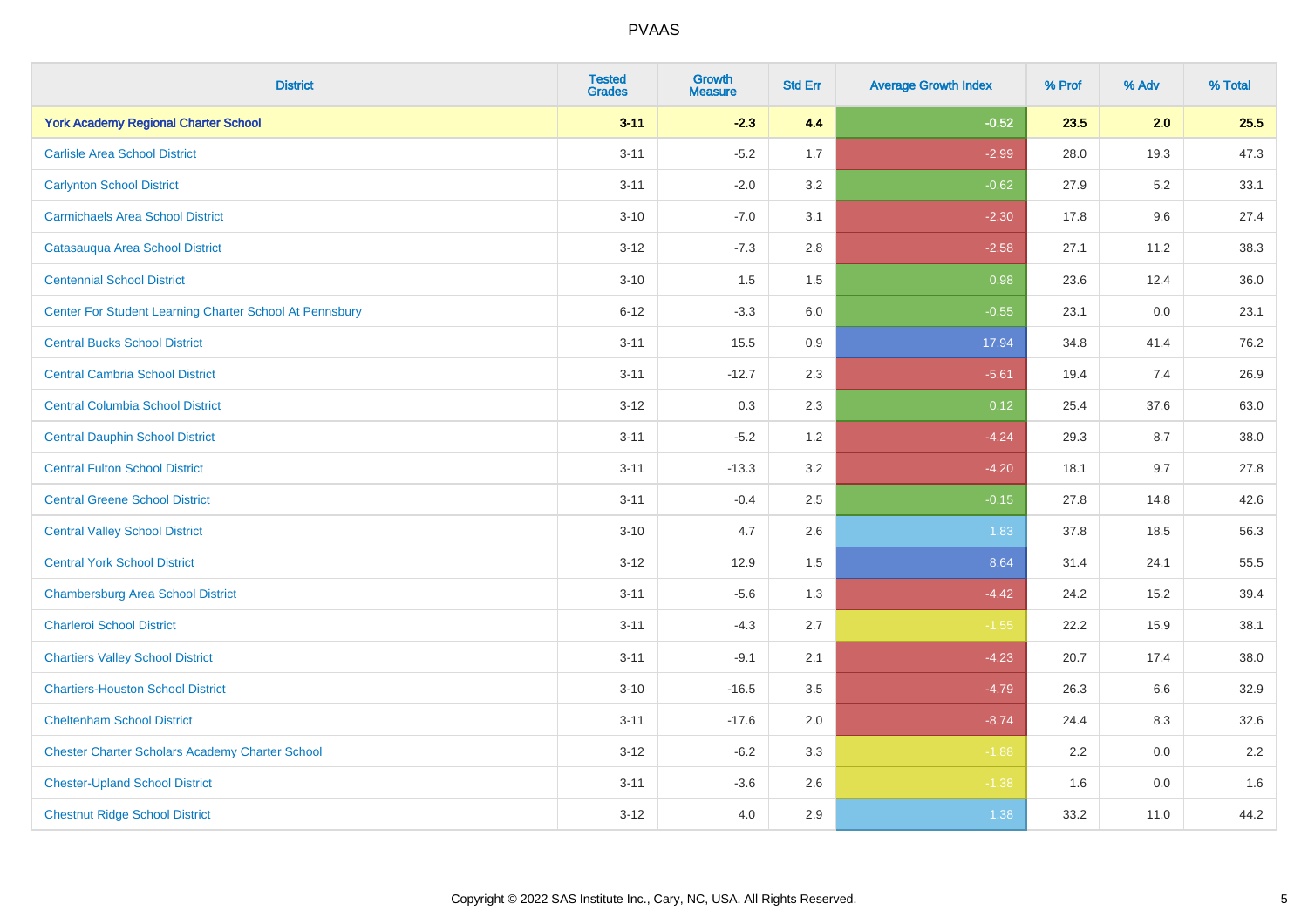| <b>District</b>                                    | <b>Tested</b><br><b>Grades</b> | Growth<br><b>Measure</b> | <b>Std Err</b> | <b>Average Growth Index</b> | % Prof  | % Adv | % Total |
|----------------------------------------------------|--------------------------------|--------------------------|----------------|-----------------------------|---------|-------|---------|
| <b>York Academy Regional Charter School</b>        | $3 - 11$                       | $-2.3$                   | 4.4            | $-0.52$                     | 23.5    | 2.0   | 25.5    |
| <b>Chichester School District</b>                  | $3 - 11$                       | $-1.8$                   | 4.2            | $-0.44$                     | 40.0    | 14.0  | 54.0    |
| <b>City CHS</b>                                    | $10 - 11$                      | $-5.6$                   | 2.4            | $-2.34$                     | 15.9    | 1.5   | 17.4    |
| <b>Clairton City School District</b>               | $3 - 11$                       | $-1.6$                   | 5.0            | $-0.32$                     | $3.8\,$ | 0.5   | 4.4     |
| <b>Clarion Area School District</b>                | $3 - 11$                       | 3.2                      | 3.7            | 0.88                        | 31.7    | 13.3  | 45.0    |
| <b>Clarion-Limestone Area School District</b>      | $3 - 12$                       | $-10.0$                  | 3.6            | $-2.76$                     | 28.3    | 20.0  | 48.3    |
| <b>Claysburg-Kimmel School District</b>            | $3 - 11$                       | $-1.2$                   | 5.2            | $-0.22$                     | 5.0     | 0.0   | $5.0$   |
| <b>Clearfield Area School District</b>             | $3 - 10$                       | $-1.3$                   | 3.7            | $-0.34$                     | 43.9    | 24.6  | 68.4    |
| <b>Coatesville Area School District</b>            | $3 - 11$                       | $-9.5$                   | 1.6            | $-5.81$                     | 12.8    | 3.3   | 16.2    |
| <b>Cocalico School District</b>                    | $3 - 11$                       | 12.3                     | 1.9            | 6.48                        | 28.2    | 32.3  | 60.5    |
| <b>Collegium Charter School</b>                    | $3 - 10$                       | 21.2                     | 2.6            | 8.18                        | 25.4    | 16.4  | 41.8    |
| <b>Colonial School District</b>                    | $3 - 11$                       | 22.1                     | 1.6            | 13.55                       | 27.2    | 43.5  | 70.6    |
| <b>Columbia Borough School District</b>            | $3 - 12$                       | $-1.1$                   | 3.6            | $-0.31$                     | 17.2    | 1.7   | 19.0    |
| Columbia-Montour AVTS                              | $9 - 10$                       | $-7.1$                   | 2.8            | $-2.52$                     | 19.5    | 3.2   | 22.7    |
| <b>Commodore Perry School District</b>             | $3 - 11$                       | $-10.4$                  | 4.5            | $-2.30$                     | 29.4    | 5.9   | 35.3    |
| <b>Commonwealth Charter Academy Charter School</b> | $3 - 10$                       | 4.2                      | 1.6            | 2.68                        | 27.0    | 15.6  | 42.5    |
| Community Academy Of Philadelphia Charter School   | $3 - 11$                       | 0.1                      | 2.6            | 0.06                        | 9.7     | 2.6   | 12.4    |
| Conemaugh Township Area School District            | $3 - 12$                       | 4.8                      | 3.5            | 1.39                        | 30.9    | 27.8  | 58.8    |
| <b>Conemaugh Valley School District</b>            | $3 - 12$                       | $-6.3$                   | 4.1            | $-1.54$                     | 23.7    | 5.1   | 28.8    |
| <b>Conestoga Valley School District</b>            | $3 - 11$                       | 2.4                      | 1.7            | 1.43                        | 35.0    | 23.5  | 58.5    |
| <b>Conewago Valley School District</b>             | $3 - 12$                       | 7.6                      | 1.7            | 4.46                        | 41.3    | 19.4  | 60.6    |
| <b>Conneaut School District</b>                    | $3 - 12$                       | $-2.3$                   | 2.6            | $-0.91$                     | 27.4    | 9.7   | 37.1    |
| <b>Connellsville Area School District</b>          | $3 - 11$                       | $-5.3$                   | 2.0            | $-2.67$                     | 24.2    | 5.0   | 29.1    |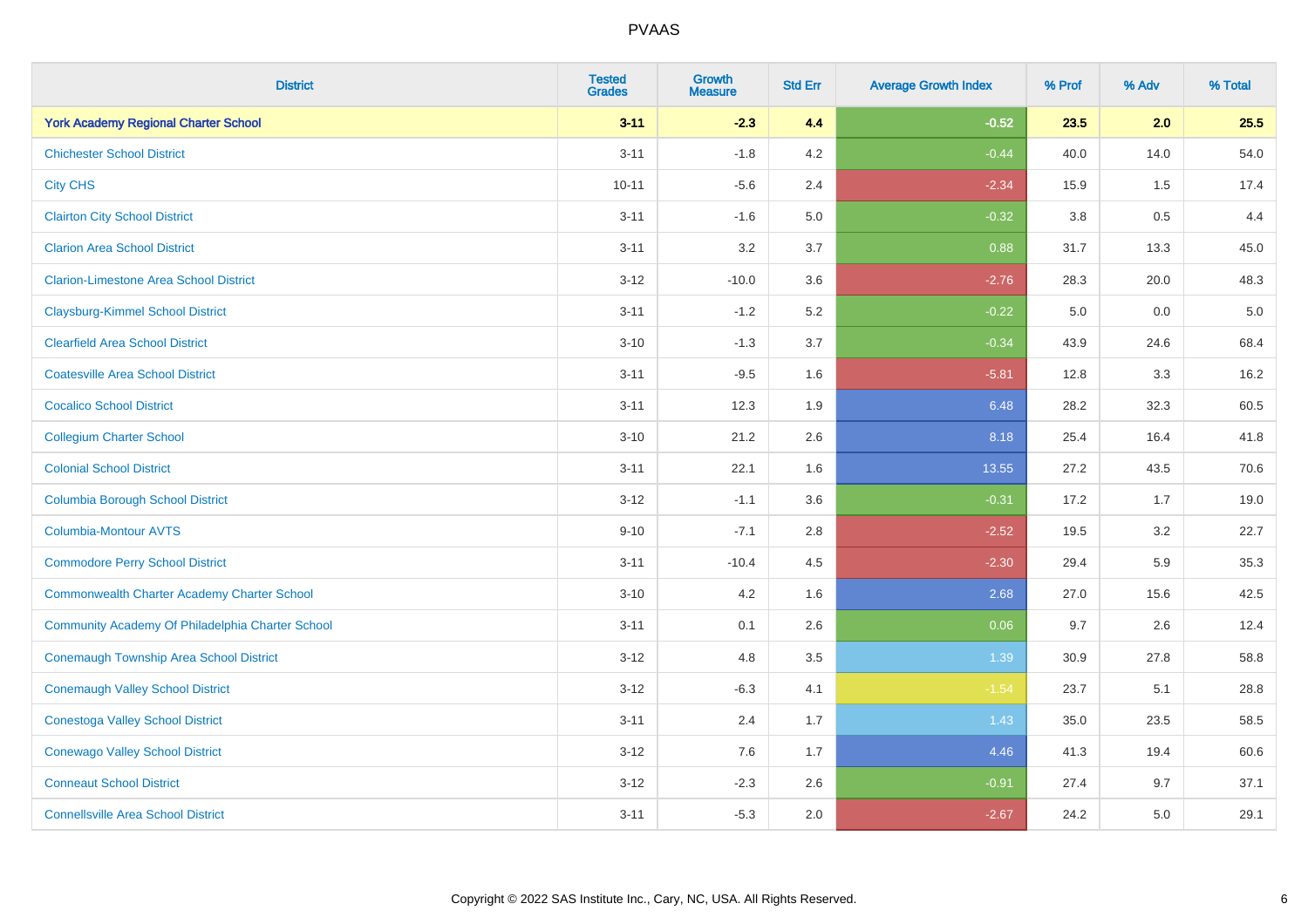| <b>District</b>                             | <b>Tested</b><br><b>Grades</b> | <b>Growth</b><br><b>Measure</b> | <b>Std Err</b> | <b>Average Growth Index</b> | % Prof | % Adv | % Total |
|---------------------------------------------|--------------------------------|---------------------------------|----------------|-----------------------------|--------|-------|---------|
| <b>York Academy Regional Charter School</b> | $3 - 11$                       | $-2.3$                          | 4.4            | $-0.52$                     | 23.5   | 2.0   | 25.5    |
| <b>Conrad Weiser Area School District</b>   | $3 - 11$                       | 7.1                             | 2.1            | 3.34                        | 28.2   | 14.4  | 42.6    |
| <b>Cornell School District</b>              | $3 - 11$                       | $-5.5$                          | 4.6            | $-1.20$                     | 11.3   | 3.2   | 14.5    |
| <b>Cornwall-Lebanon School District</b>     | $3 - 11$                       | 8.2                             | 1.6            | 5.24                        | 28.0   | 20.5  | 48.6    |
| <b>Corry Area School District</b>           | $3 - 11$                       | $-6.8$                          | 2.3            | $-3.01$                     | 24.0   | 8.8   | 32.8    |
| <b>Coudersport Area School District</b>     | $3 - 11$                       | 14.8                            | 3.4            | 4.33                        | 34.7   | 28.0  | 62.7    |
| <b>Council Rock School District</b>         | $3 - 11$                       | 13.5                            | 1.1            | 12.27                       | 32.0   | 35.4  | 67.4    |
| <b>Cranberry Area School District</b>       | $3 - 12$                       | $-0.9$                          | 3.1            | $-0.29$                     | 25.5   | 9.7   | 35.2    |
| <b>Crawford Central School District</b>     | $3 - 11$                       | 5.7                             | 2.1            | 2.71                        | 26.4   | 15.8  | 42.1    |
| <b>Crestwood School District</b>            | $3 - 11$                       | $-3.4$                          | 2.2            | $-1.52$                     | 33.1   | 21.7  | 54.9    |
| <b>Cumberland Valley School District</b>    | $3 - 12$                       | 18.6                            | 1.2            | 15.79                       | 31.3   | 39.2  | 70.5    |
| <b>Dallas School District</b>               | $3 - 11$                       | 8.1                             | 2.1            | 3.87                        | 32.4   | 22.4  | 54.8    |
| <b>Dallastown Area School District</b>      | $3 - 11$                       | 19.9                            | 1.4            | 14.14                       | 36.8   | 34.2  | 71.0    |
| <b>Daniel Boone Area School District</b>    | $3-12$                         | 0.9                             | 1.9            | 0.46                        | 28.9   | 22.0  | 51.0    |
| <b>Danville Area School District</b>        | $3 - 11$                       | 18.4                            | 2.6            | 7.19                        | 32.0   | 46.1  | 78.1    |
| <b>Dauphin County Technical School</b>      | $9 - 11$                       | $-3.9$                          | 2.3            | $-1.67$                     | 18.3   | 11.1  | 29.3    |
| <b>Deer Lakes School District</b>           | $3 - 11$                       | $-10.0$                         | 2.5            | $-4.02$                     | 27.7   | 9.9   | 37.6    |
| <b>Delaware Valley School District</b>      | $3 - 11$                       | 15.7                            | 1.6            | 9.62                        | 36.7   | 32.1  | 68.8    |
| <b>Derry Area School District</b>           | $3 - 11$                       | $-11.8$                         | 2.6            | $-4.53$                     | 34.8   | 6.1   | 40.9    |
| <b>Derry Township School District</b>       | $3 - 10$                       | 20.1                            | 2.0            | 10.20                       | 32.8   | 46.9  | 79.7    |
| <b>Donegal School District</b>              | $3-12$                         | 5.9                             | 2.2            | 2.72                        | 34.1   | 23.1  | 57.2    |
| <b>Dover Area School District</b>           | $3 - 12$                       | 7.1                             | 1.9            | 3.78                        | 33.0   | 18.7  | 51.7    |
| <b>Downingtown Area School District</b>     | $3 - 11$                       | 4.4                             | 1.1            | 4.06                        | 30.1   | 32.0  | 62.2    |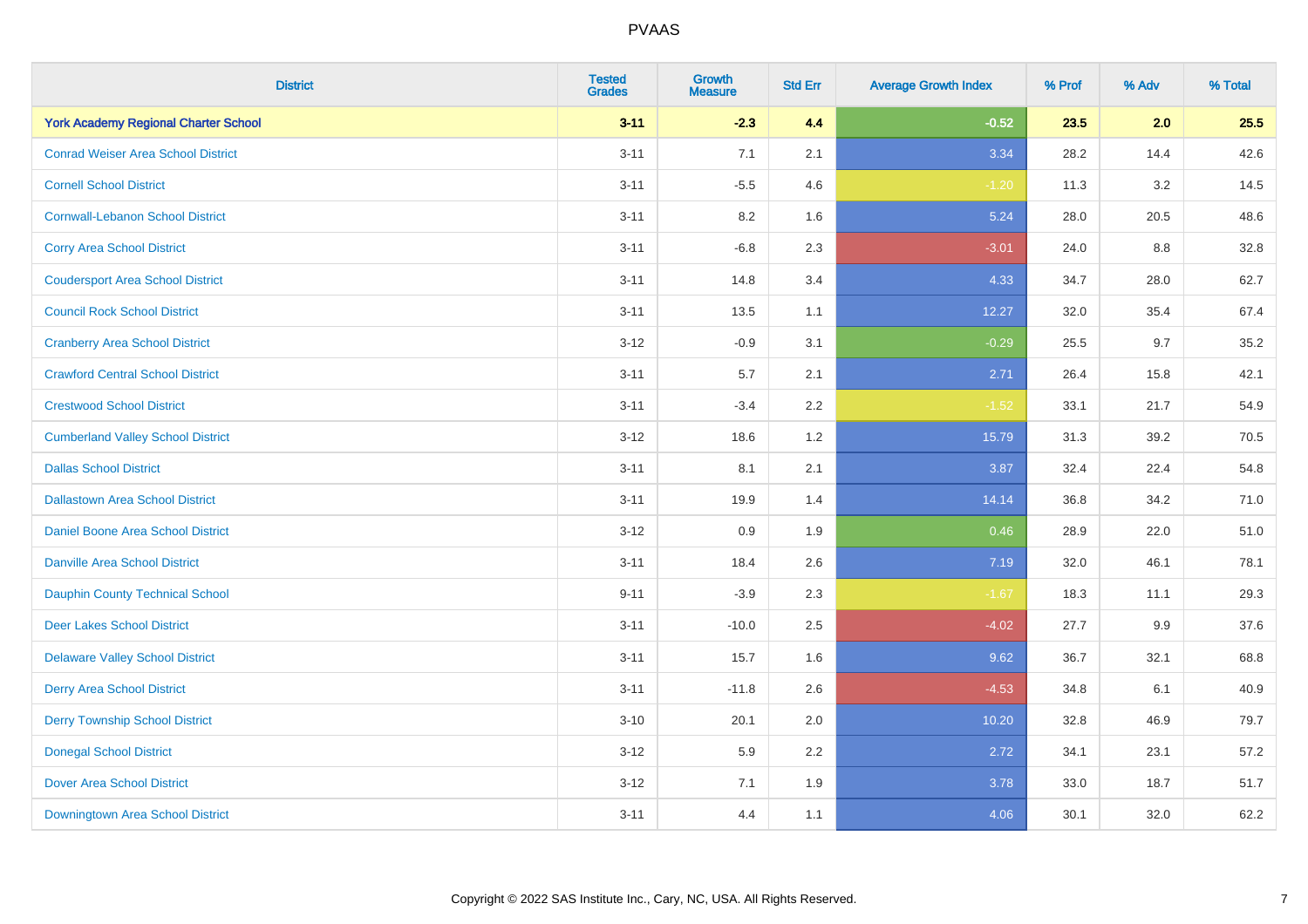| <b>District</b>                                   | <b>Tested</b><br><b>Grades</b> | Growth<br><b>Measure</b> | <b>Std Err</b> | <b>Average Growth Index</b> | % Prof | % Adv | % Total |
|---------------------------------------------------|--------------------------------|--------------------------|----------------|-----------------------------|--------|-------|---------|
| <b>York Academy Regional Charter School</b>       | $3 - 11$                       | $-2.3$                   | 4.4            | $-0.52$                     | 23.5   | 2.0   | 25.5    |
| Dr Robert Ketterer Charter School Inc             | $6 - 12$                       | 7.1                      | 4.3            | 1.66                        | 7.3    | 1.7   | 9.0     |
| <b>Dubois Area School District</b>                | $3 - 11$                       | $-2.8$                   | 2.0            | $-1.37$                     | 35.5   | 19.0  | 54.6    |
| <b>Dunmore School District</b>                    | $3 - 11$                       | $-12.2$                  | 2.7            | $-4.51$                     | 15.0   | 5.3   | 20.4    |
| <b>East Allegheny School District</b>             | $3 - 11$                       | $-6.4$                   | 3.0            | $-2.11$                     | 21.0   | 7.4   | 28.4    |
| <b>East Lycoming School District</b>              | $3 - 11$                       | $-10.9$                  | 2.1            | $-5.08$                     | 22.5   | 8.2   | 30.8    |
| <b>East Penn School District</b>                  | $3 - 11$                       | 8.9                      | 1.2            | 7.61                        | 32.8   | 26.4  | 59.2    |
| East Pennsboro Area School District               | $3 - 11$                       | 4.8                      | 2.1            | 2.26                        | 36.8   | 16.9  | 53.7    |
| East Stroudsburg Area School District             | $3 - 11$                       | $-4.9$                   | 1.4            | $-3.38$                     | 22.7   | 12.5  | 35.2    |
| <b>Eastern Lancaster County School District</b>   | $3 - 12$                       | 2.9                      | 3.2            | 0.91                        | 35.2   | 36.4  | 71.6    |
| <b>Eastern Lebanon County School District</b>     | $3 - 11$                       | 4.0                      | 2.1            | 1.89                        | 23.5   | 11.5  | 35.0    |
| <b>Eastern York School District</b>               | $3 - 11$                       | $-6.2$                   | 2.3            | $-2.70$                     | 27.8   | 18.5  | 46.4    |
| <b>Easton Area School District</b>                | $3 - 12$                       | 6.3                      | 1.3            | 4.91                        | 24.1   | 13.0  | 37.1    |
| <b>Elizabeth Forward School District</b>          | $3 - 11$                       | $-5.5$                   | 2.5            | $-2.25$                     | 32.2   | 12.8  | 45.0    |
| <b>Elizabethtown Area School District</b>         | $3 - 12$                       | 7.1                      | 1.7            | 4.19                        | 36.4   | 27.6  | 64.0    |
| <b>Elk Lake School District</b>                   | $3 - 11$                       | $-6.1$                   | 2.9            | $-2.12$                     | 26.3   | 11.6  | 37.9    |
| <b>Ellwood City Area School District</b>          | $3 - 11$                       | $-12.5$                  | 3.1            | $-4.00$                     | 26.7   | 8.7   | 35.4    |
| <b>Environmental Charter School At Frick Park</b> | $3-9$                          | $-6.2$                   | 3.7            | $-1.67$                     | 25.9   | 3.4   | 29.3    |
| <b>Ephrata Area School District</b>               | $3 - 11$                       | 6.8                      | 1.7            | 4.08                        | 31.6   | 17.1  | 48.8    |
| <b>Erie City School District</b>                  | $3 - 12$                       | $-4.5$                   | 1.4            | $-3.09$                     | 13.4   | 6.7   | 20.1    |
| Esperanza Academy Charter School                  | $4 - 11$                       | 2.1                      | 2.1            | 1.01                        | 14.2   | 3.6   | 17.8    |
| <b>Esperanza Cyber Charter School</b>             | $3 - 11$                       | 7.1                      | 6.1            | 1.15                        | 8.8    | 2.9   | 11.8    |
| <b>Everett Area School District</b>               | $3 - 11$                       | $-1.1$                   | 3.1            | $-0.34$                     | 34.2   | 13.2  | 47.4    |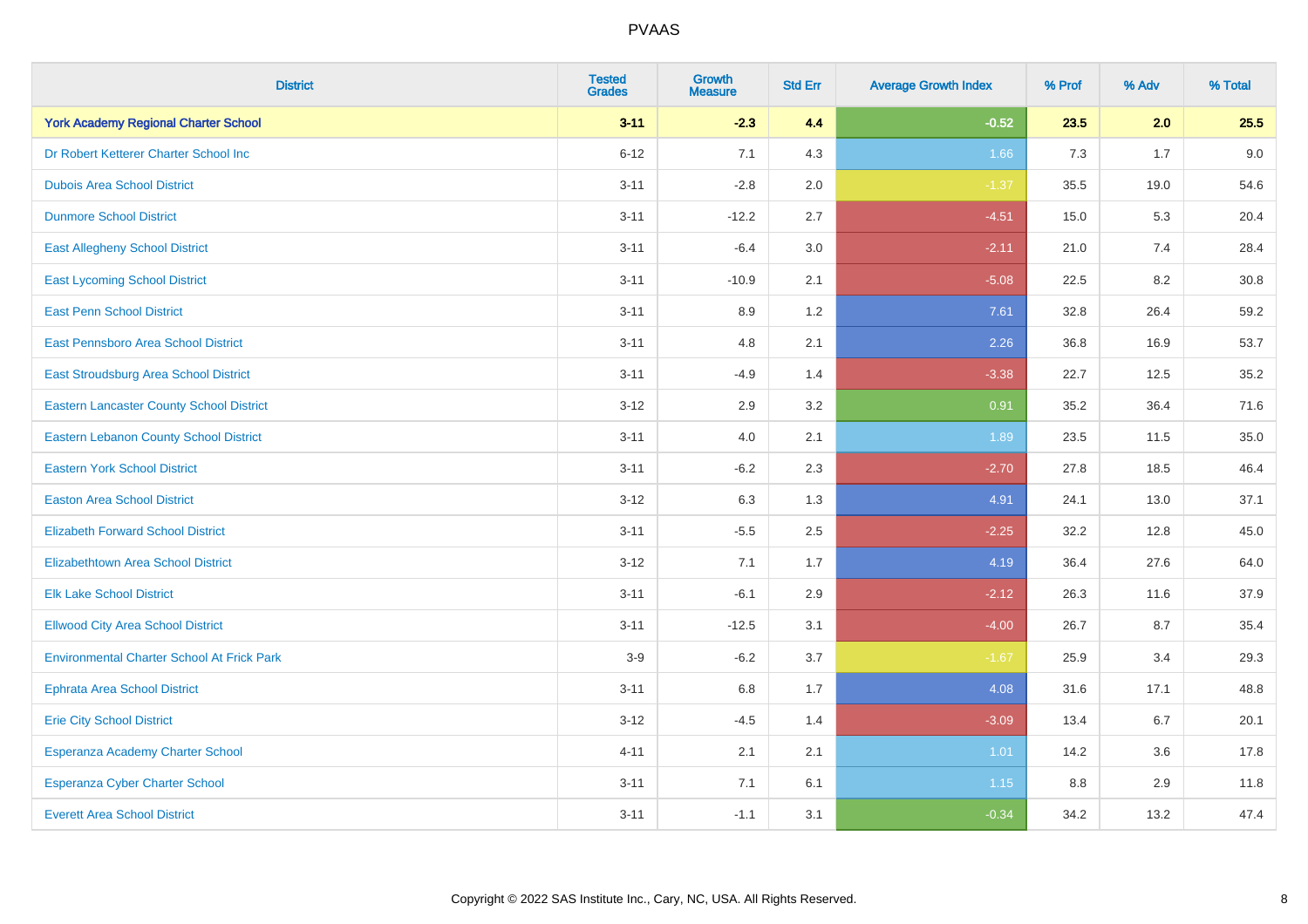| <b>District</b>                                   | <b>Tested</b><br><b>Grades</b> | <b>Growth</b><br><b>Measure</b> | <b>Std Err</b> | <b>Average Growth Index</b> | % Prof | % Adv | % Total |
|---------------------------------------------------|--------------------------------|---------------------------------|----------------|-----------------------------|--------|-------|---------|
| <b>York Academy Regional Charter School</b>       | $3 - 11$                       | $-2.3$                          | 4.4            | $-0.52$                     | 23.5   | 2.0   | 25.5    |
| <b>Evergreen Community Charter School</b>         | $6 - 11$                       | $-1.1$                          | 4.7            | $-0.23$                     | 34.6   | 26.9  | 61.5    |
| <b>Executive Education Academy Charter School</b> | $3 - 10$                       | $-14.6$                         | 3.0            | $-4.81$                     | 8.5    | 1.2   | 9.8     |
| <b>Exeter Township School District</b>            | $3 - 11$                       | $-1.0$                          | 1.7            | $-0.58$                     | 27.2   | 15.6  | 42.8    |
| <b>Fairfield Area School District</b>             | $3 - 11$                       | $-0.5$                          | 3.6            | $-0.13$                     | 43.9   | 6.1   | 50.0    |
| <b>Fairview School District</b>                   | $3 - 11$                       | 8.3                             | 2.4            | 3.43                        | 41.9   | 34.9  | 76.7    |
| <b>Fannett-Metal School District</b>              | $3 - 11$                       | $-22.3$                         | 4.8            | $-4.65$                     | 16.4   | 6.6   | 23.0    |
| <b>Farrell Area School District</b>               | $3 - 11$                       | $-1.9$                          | 4.2            | $-0.44$                     | 9.3    | 11.6  | 20.9    |
| <b>Ferndale Area School District</b>              | $3 - 10$                       | $-1.1$                          | 4.1            | $-0.27$                     | 21.0   | 7.9   | 29.0    |
| <b>Fleetwood Area School District</b>             | $3 - 10$                       | 10.4                            | 2.0            | 5.19                        | 31.7   | 25.8  | 57.5    |
| <b>Forbes Road School District</b>                | $3 - 11$                       | $-11.5$                         | 4.7            | $-2.43$                     | 23.1   | 10.3  | 33.3    |
| <b>Forest Area School District</b>                | $3 - 11$                       | $-1.8$                          | 4.7            | $-0.37$                     | 18.9   | 15.1  | 34.0    |
| <b>Forest City Regional School District</b>       | $3 - 12$                       | $-1.2$                          | 3.6            | $-0.33$                     | 26.5   | 8.2   | 34.7    |
| <b>Forest Hills School District</b>               | $3 - 11$                       | 1.8                             | 2.5            | 0.71                        | 28.8   | 10.3  | 39.1    |
| <b>Fort Cherry School District</b>                | $3 - 10$                       | $-0.7$                          | 3.1            | $-0.21$                     | 30.6   | 14.1  | 44.7    |
| <b>Fort Leboeuf School District</b>               | $3 - 11$                       | 3.5                             | 2.2            | 1.58                        | 32.0   | 16.8  | 48.8    |
| Fox Chapel Area School District                   | $3 - 11$                       | 17.6                            | 1.9            | 9.47                        | 22.9   | 52.0  | 74.9    |
| <b>Franklin Area School District</b>              | $3 - 11$                       | $-3.7$                          | 2.6            | $-1.43$                     | 30.5   | 5.9   | 36.4    |
| <b>Franklin Regional School District</b>          | $3 - 11$                       | 11.3                            | 1.8            | 6.13                        | 30.0   | 35.0  | 65.0    |
| <b>Frazier School District</b>                    | $3 - 11$                       | $-18.9$                         | 3.4            | $-5.49$                     | 18.3   | 1.4   | 19.7    |
| <b>Freedom Area School District</b>               | $3 - 11$                       | $-6.3$                          | 3.1            | $-2.04$                     | 22.9   | 8.4   | 31.3    |
| <b>Freeport Area School District</b>              | $3 - 10$                       | $-0.2$                          | 2.1            | $-0.10$                     | 37.4   | 29.8  | 67.2    |
| <b>Galeton Area School District</b>               | $3 - 11$                       | 5.4                             | 5.4            | 1.01                        | 33.3   | 22.2  | 55.6    |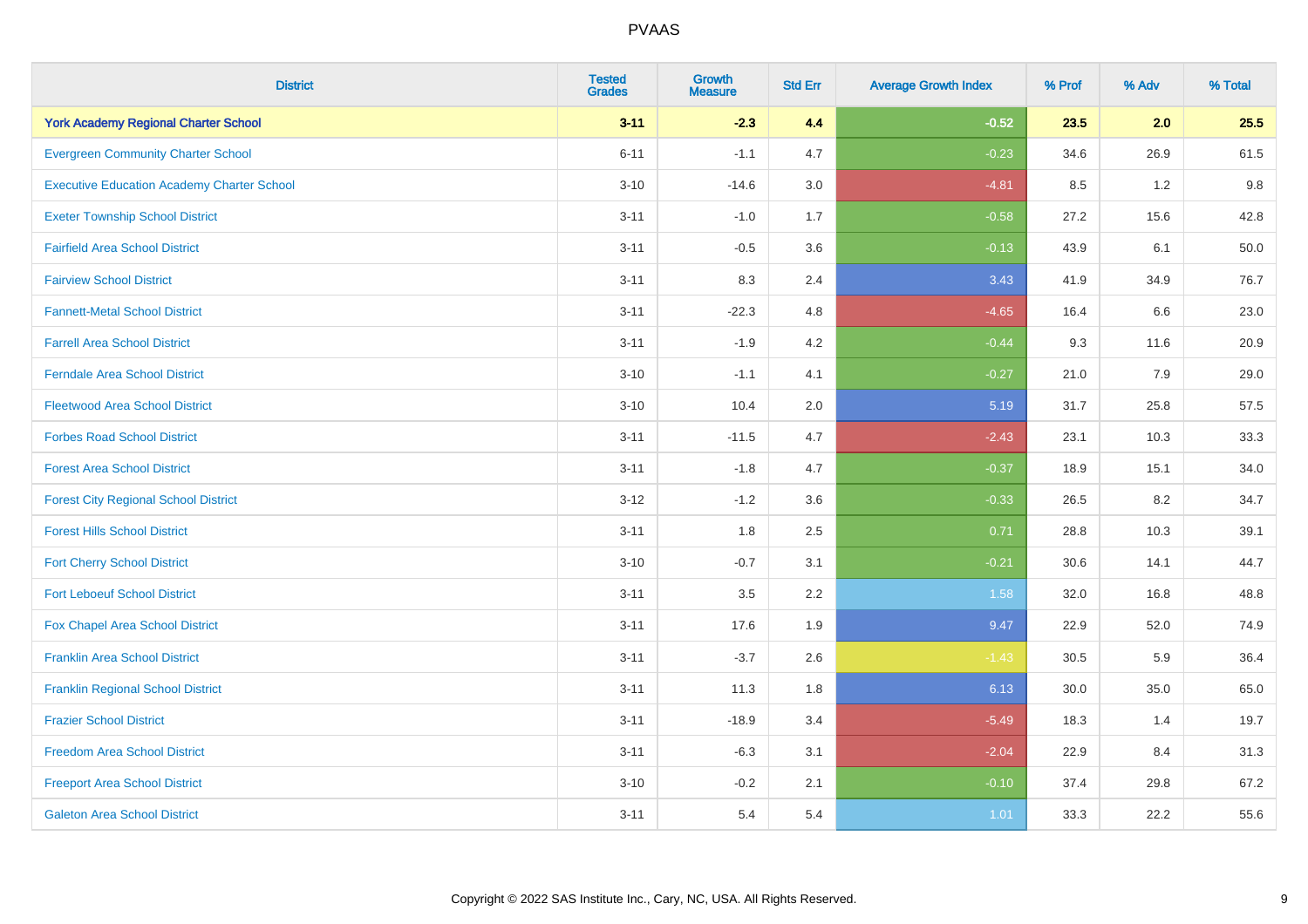| <b>District</b>                               | <b>Tested</b><br><b>Grades</b> | <b>Growth</b><br><b>Measure</b> | <b>Std Err</b> | <b>Average Growth Index</b> | % Prof | % Adv   | % Total |
|-----------------------------------------------|--------------------------------|---------------------------------|----------------|-----------------------------|--------|---------|---------|
| <b>York Academy Regional Charter School</b>   | $3 - 11$                       | $-2.3$                          | 4.4            | $-0.52$                     | 23.5   | 2.0     | 25.5    |
| <b>Garnet Valley School District</b>          | $3 - 10$                       | 0.2                             | 1.7            | 0.13                        | 34.9   | 26.4    | 61.3    |
| <b>Gateway School District</b>                | $3 - 11$                       | 3.1                             | 2.0            | 1.55                        | 35.7   | 18.5    | 54.2    |
| <b>General Mclane School District</b>         | $3 - 11$                       | $-10.7$                         | 2.4            | $-4.40$                     | 34.0   | 15.6    | 49.6    |
| <b>Gettysburg Area School District</b>        | $3 - 11$                       | $-6.0$                          | 2.0            | $-3.02$                     | 28.8   | 19.6    | 48.5    |
| <b>Girard School District</b>                 | $3 - 11$                       | $-12.3$                         | 2.6            | $-4.76$                     | 29.7   | 18.9    | 48.6    |
| <b>Glendale School District</b>               | $3 - 10$                       | 7.9                             | 3.5            | 2.25                        | 42.6   | 9.3     | 51.8    |
| <b>Governor Mifflin School District</b>       | $3 - 11$                       | $-4.4$                          | 1.6            | $-2.69$                     | 30.3   | 7.7     | 38.0    |
| <b>Great Valley School District</b>           | $3 - 11$                       | 5.4                             | 2.0            | 2.77                        | 33.8   | 33.5    | 67.3    |
| <b>Greater Johnstown School District</b>      | $3 - 11$                       | $-3.5$                          | 2.4            | $-1.45$                     | 10.3   | 1.3     | 11.5    |
| <b>Greater Latrobe School District</b>        | $3 - 11$                       | $-14.1$                         | 2.0            | $-7.14$                     | 41.0   | 12.6    | 53.6    |
| <b>Greater Nanticoke Area School District</b> | $3 - 12$                       | $-6.8$                          | 2.6            | $-2.58$                     | 15.2   | 8.9     | 24.1    |
| <b>Greencastle-Antrim School District</b>     | $3 - 11$                       | $-0.3$                          | 2.0            | $-0.14$                     | 30.9   | 22.2    | 53.1    |
| <b>Greensburg Salem School District</b>       | $3 - 11$                       | $-6.9$                          | 2.2            | $-3.06$                     | 30.3   | 13.3    | 43.6    |
| <b>Greenville Area School District</b>        | $3 - 11$                       | $-13.2$                         | 3.0            | $-4.45$                     | 32.1   | 4.6     | 36.7    |
| <b>Greenwood School District</b>              | $3 - 11$                       | 11.3                            | 3.6            | 3.14                        | 31.2   | 32.8    | 63.9    |
| <b>Grove City Area School District</b>        | $3 - 12$                       | $-8.8$                          | 2.3            | $-3.89$                     | 25.6   | 16.4    | 42.0    |
| <b>Halifax Area School District</b>           | $3 - 11$                       | 5.8                             | 3.5            | 1.64                        | 32.1   | 18.9    | 50.9    |
| <b>Hamburg Area School District</b>           | $3 - 11$                       | 0.6                             | 2.4            | 0.25                        | 28.0   | 15.5    | 43.6    |
| <b>Hampton Township School District</b>       | $3 - 11$                       | 7.4                             | 2.0            | 3.79                        | 37.9   | 39.2    | 77.0    |
| <b>Hanover Area School District</b>           | $3 - 11$                       | $-14.7$                         | 4.7            | $-3.13$                     | 12.1   | 3.0     | 15.2    |
| <b>Hanover Public School District</b>         | $3 - 11$                       | $-12.4$                         | 2.7            | $-4.50$                     | 22.7   | $6.2\,$ | 28.9    |
| <b>Harbor Creek School District</b>           | $3 - 11$                       | 13.4                            | 2.3            | 5.80                        | 34.5   | 40.7    | 75.2    |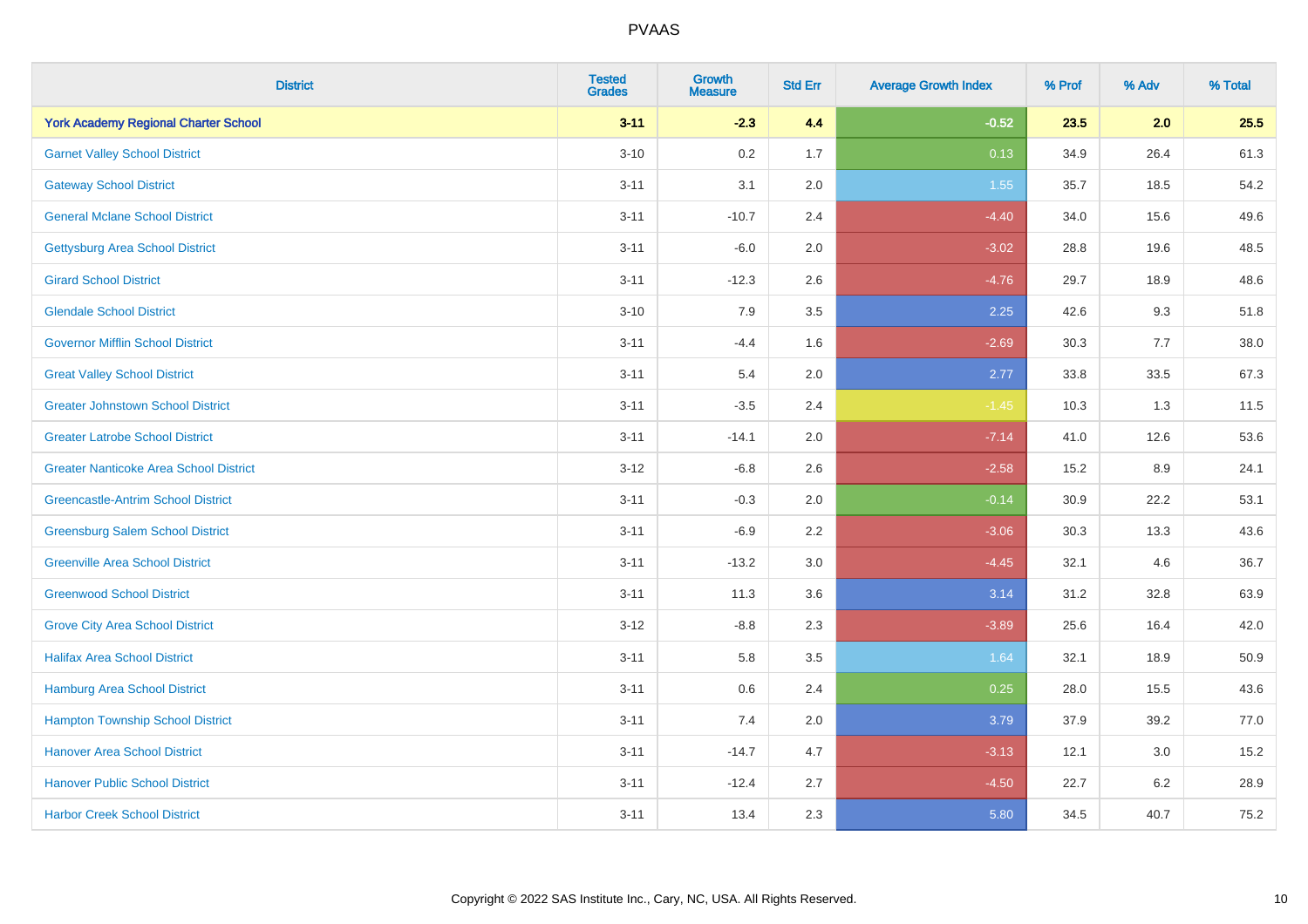| <b>District</b>                               | <b>Tested</b><br><b>Grades</b> | <b>Growth</b><br><b>Measure</b> | <b>Std Err</b> | <b>Average Growth Index</b> | % Prof | % Adv   | % Total |
|-----------------------------------------------|--------------------------------|---------------------------------|----------------|-----------------------------|--------|---------|---------|
| <b>York Academy Regional Charter School</b>   | $3 - 11$                       | $-2.3$                          | 4.4            | $-0.52$                     | 23.5   | 2.0     | 25.5    |
| Harmony Area School District                  | $3 - 10$                       | $-5.7$                          | $5.0\,$        | $-1.13$                     | 33.3   | $0.0\,$ | 33.3    |
| <b>Harrisburg City School District</b>        | $3 - 11$                       | $-0.2$                          | 2.0            | $-0.11$                     | 6.0    | $2.0\,$ | 8.0     |
| <b>Hatboro-Horsham School District</b>        | $3 - 11$                       | $-2.7$                          | 1.6            | $-1.65$                     | 27.9   | 17.9    | 45.8    |
| <b>Haverford Township School District</b>     | $3 - 11$                       | 1.4                             | 1.4            | 1.05                        | 36.7   | 26.3    | 63.0    |
| <b>Hazleton Area School District</b>          | $3 - 11$                       | $6.0\,$                         | 1.6            | 3.85                        | 20.5   | $9.0\,$ | 29.5    |
| <b>Hempfield Area School District</b>         | $3-12$                         | $-10.2$                         | 1.6            | $-6.37$                     | 28.1   | 19.2    | 47.3    |
| <b>Hempfield School District</b>              | $3 - 11$                       | 13.4                            | 1.3            | 10.53                       | 29.9   | 36.8    | 66.7    |
| <b>Hermitage School District</b>              | $3-12$                         | 14.0                            | 2.5            | 5.59                        | 34.0   | 27.0    | 61.0    |
| <b>Highlands School District</b>              | $3 - 11$                       | $-1.3$                          | 2.3            | $-0.55$                     | 32.6   | 10.5    | 43.0    |
| Hollidaysburg Area School District            | $3 - 11$                       | $-2.7$                          | 1.6            | $-1.64$                     | 32.6   | 15.2    | 47.8    |
| <b>Homer-Center School District</b>           | $3 - 11$                       | 8.8                             | 3.5            | 2.53                        | 38.0   | 17.7    | 55.8    |
| Hope For Hyndman Charter School               | $3 - 11$                       | 5.1                             | 5.8            | 0.88                        | 14.3   | 7.1     | 21.4    |
| <b>Hopewell Area School District</b>          | $3 - 11$                       | 0.8                             | 2.6            | 0.31                        | 34.5   | 12.4    | 46.9    |
| Huntingdon Area School District               | $3 - 11$                       | 5.8                             | 2.6            | 2.28                        | 27.8   | 17.4    | 45.2    |
| Imhotep Institute Charter High School         | $9 - 11$                       | $-17.6$                         | 5.8            | $-3.03$                     | 15.4   | 0.0     | 15.4    |
| <b>Indiana Area School District</b>           | $3 - 11$                       | 12.0                            | 2.0            | 5.98                        | 30.0   | 30.4    | 60.3    |
| <b>Innovative Arts Academy Charter School</b> | $6 - 11$                       | $-7.2$                          | 2.5            | $-2.83$                     | 2.0    | 0.0     | 2.0     |
| Insight PA Cyber Charter School               | $3 - 11$                       | $-9.4$                          | 5.8            | $-1.62$                     | 25.6   | 4.6     | 30.2    |
| <b>Interboro School District</b>              | $3 - 12$                       | $-8.4$                          | 2.0            | $-4.27$                     | 27.6   | 6.4     | 34.1    |
| <b>Iroquois School District</b>               | $3 - 11$                       | 13.6                            | 2.8            | 4.83                        | 33.3   | 16.0    | 49.4    |
| <b>Jamestown Area School District</b>         | $3 - 11$                       | $-9.5$                          | 4.1            | $-2.33$                     | 41.5   | 4.9     | 46.3    |
| Jeannette City School District                | $3 - 11$                       | $-0.7$                          | 3.4            | $-0.20$                     | 26.8   | 4.1     | 30.9    |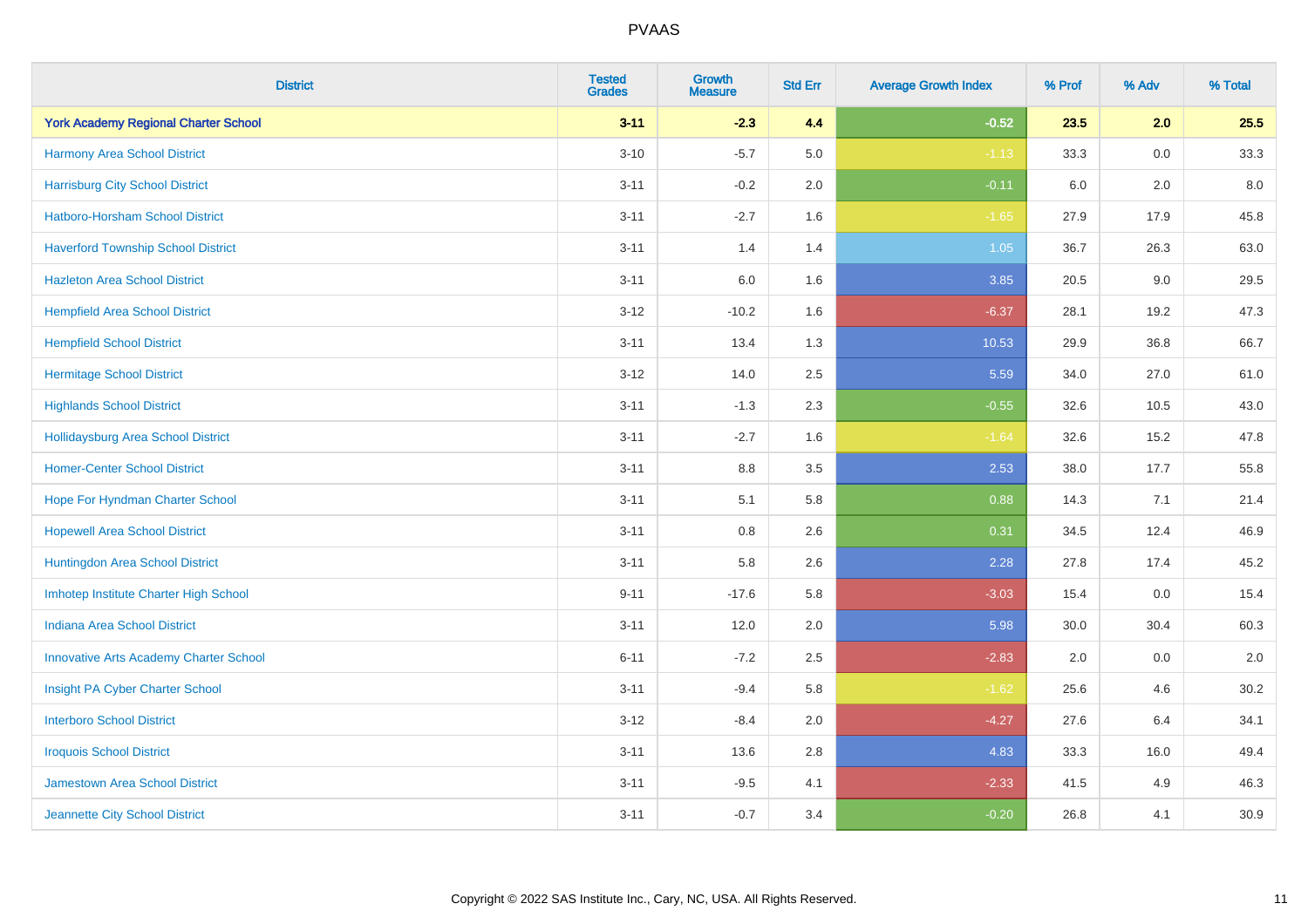| <b>District</b>                                 | <b>Tested</b><br><b>Grades</b> | <b>Growth</b><br><b>Measure</b> | <b>Std Err</b> | <b>Average Growth Index</b> | % Prof | % Adv   | % Total |
|-------------------------------------------------|--------------------------------|---------------------------------|----------------|-----------------------------|--------|---------|---------|
| <b>York Academy Regional Charter School</b>     | $3 - 11$                       | $-2.3$                          | 4.4            | $-0.52$                     | 23.5   | 2.0     | 25.5    |
| Jefferson County-Dubois AVTS                    | $9 - 11$                       | $-11.7$                         | 3.1            | $-3.72$                     | 17.6   | $2.8\,$ | 20.4    |
| Jefferson-Morgan School District                | $3 - 10$                       | $-12.0$                         | 3.9            | $-3.09$                     | 28.6   | 6.1     | 34.7    |
| <b>Jenkintown School District</b>               | $3 - 11$                       | $-7.9$                          | 4.1            | $-1.92$                     | 34.1   | 27.3    | 61.4    |
| <b>Jersey Shore Area School District</b>        | $3 - 11$                       | 0.7                             | 2.5            | 0.27                        | 39.3   | 13.6    | 52.9    |
| Jim Thorpe Area School District                 | $3 - 11$                       | $-10.9$                         | 2.4            | $-4.48$                     | 19.5   | 6.0     | 25.5    |
| Johnsonburg Area School District                | $3 - 11$                       | 5.0                             | 3.9            | 1.27                        | 35.5   | 11.8    | 47.4    |
| <b>Juniata County School District</b>           | $3 - 12$                       | 7.7                             | 2.0            | 3.81                        | 22.9   | 18.9    | 41.8    |
| Juniata Valley School District                  | $3 - 11$                       | 1.6                             | 3.2            | 0.51                        | 23.1   | 9.4     | 32.5    |
| <b>Kane Area School District</b>                | $3 - 10$                       | 8.8                             | 2.9            | 3.07                        | 31.4   | 19.8    | 51.2    |
| Karns City Area School District                 | $3 - 11$                       | $-7.2$                          | 2.6            | $-2.71$                     | 26.4   | 20.8    | 47.2    |
| <b>Kennett Consolidated School District</b>     | $3 - 11$                       | $-10.4$                         | 1.7            | $-6.27$                     | 28.7   | 14.0    | 42.7    |
| <b>Keystone Central School District</b>         | $3 - 11$                       | 3.6                             | 1.8            | 2.04                        | 27.1   | 14.6    | 41.8    |
| <b>Keystone Education Center Charter School</b> | $3 - 12$                       | $-6.5$                          | 5.1            | $-1.28$                     | 0.0    | 0.0     | $0.0\,$ |
| <b>Keystone Oaks School District</b>            | $3 - 11$                       | $-7.2$                          | 2.3            | $-3.14$                     | 30.0   | 11.1    | 41.0    |
| <b>Keystone School District</b>                 | $3 - 11$                       | 7.8                             | 5.7            | 1.37                        | 35.0   | 45.0    | 80.0    |
| <b>KIPP Dubois Charter School</b>               | $9 - 10$                       | $-3.0$                          | 3.1            | $-0.95$                     | 10.0   | 0.0     | 10.0    |
| <b>Kiski Area School District</b>               | $3 - 11$                       | $-4.0$                          | 2.0            | $-1.99$                     | 23.1   | 18.2    | 41.3    |
| <b>Kutztown Area School District</b>            | $3 - 12$                       | 9.3                             | 2.8            | 3.34                        | 38.5   | 14.6    | 53.2    |
| La Academia Partnership Charter School          | $6 - 11$                       | $-15.5$                         | 5.7            | $-2.70$                     | 2.3    | 0.0     | 2.3     |
| Lackawanna Trail School District                | $3 - 10$                       | $-11.0$                         | 3.3            | $-3.35$                     | 13.1   | 18.0    | 31.2    |
| <b>Lakeland School District</b>                 | $3 - 11$                       | 13.3                            | 2.8            | 4.80                        | 22.2   | 21.2    | 43.4    |
| Lake-Lehman School District                     | $3 - 11$                       | 14.9                            | 2.8            | 5.34                        | 25.8   | 22.5    | 48.3    |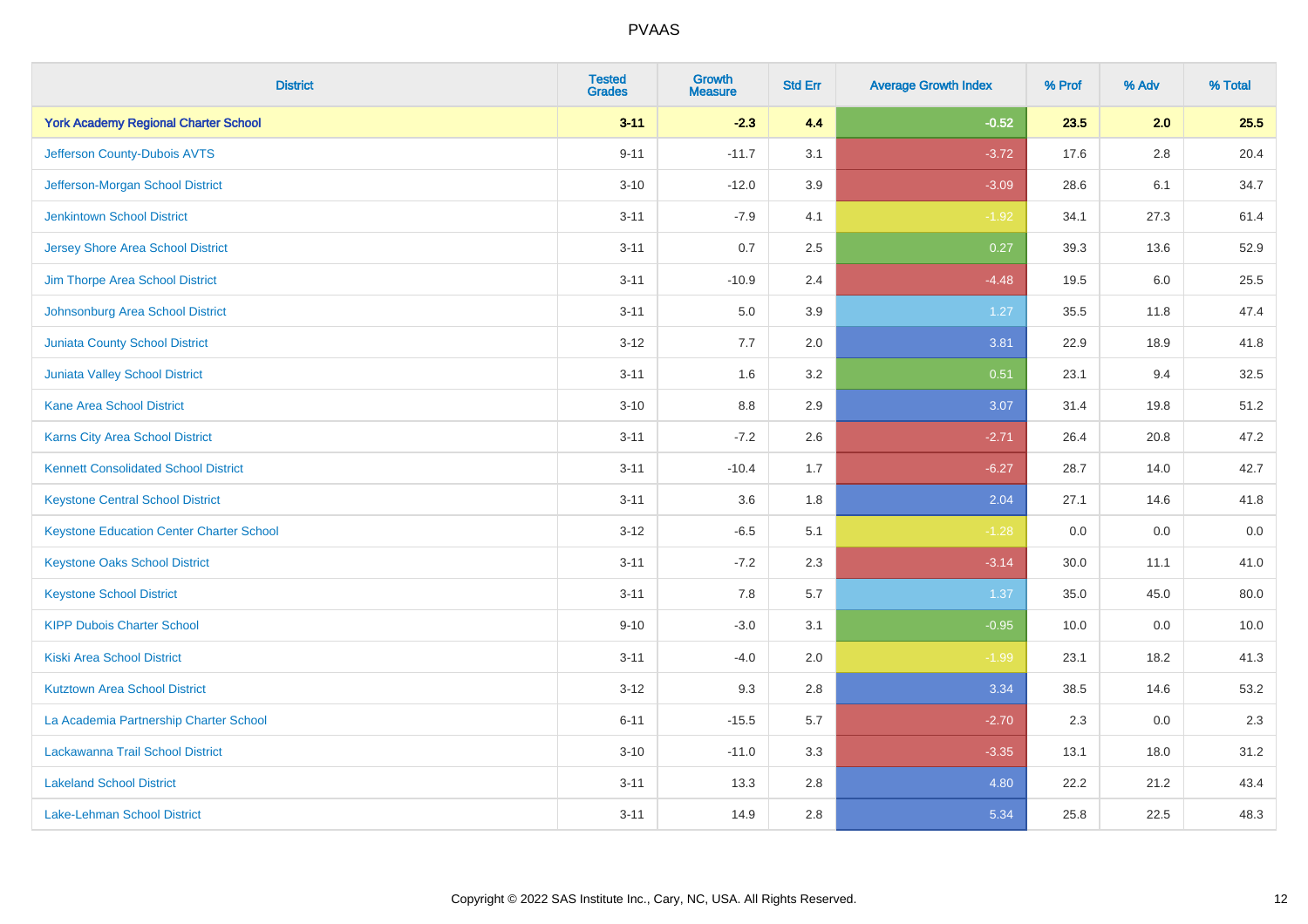| <b>District</b>                                    | <b>Tested</b><br><b>Grades</b> | <b>Growth</b><br><b>Measure</b> | <b>Std Err</b> | <b>Average Growth Index</b> | % Prof | % Adv | % Total |
|----------------------------------------------------|--------------------------------|---------------------------------|----------------|-----------------------------|--------|-------|---------|
| <b>York Academy Regional Charter School</b>        | $3 - 11$                       | $-2.3$                          | 4.4            | $-0.52$                     | 23.5   | 2.0   | 25.5    |
| <b>Lakeview School District</b>                    | $3 - 11$                       | $-1.9$                          | 3.5            | $-0.53$                     | 41.5   | 12.3  | 53.8    |
| Lampeter-Strasburg School District                 | $3 - 12$                       | 11.0                            | 1.9            | 5.69                        | 35.4   | 32.3  | 67.7    |
| <b>Lancaster School District</b>                   | $3 - 12$                       | $-10.0$                         | 1.4            | $-7.22$                     | 9.0    | 3.9   | 12.8    |
| <b>Laurel Highlands School District</b>            | $3 - 11$                       | $-3.8$                          | 2.3            | $-1.63$                     | 20.9   | 14.6  | 35.4    |
| <b>Laurel School District</b>                      | $3 - 11$                       | 13.0                            | 3.1            | 4.19                        | 30.3   | 15.7  | 46.1    |
| <b>Lawrence County CTC</b>                         | $10 - 11$                      | $-9.8$                          | 3.7            | $-2.68$                     | 7.3    | 0.0   | 7.3     |
| <b>Lebanon School District</b>                     | $3 - 11$                       | $-1.2$                          | 1.9            | $-0.63$                     | 15.2   | 6.4   | 21.6    |
| Leechburg Area School District                     | $3 - 11$                       | 7.0                             | 3.9            | 1.79                        | 37.7   | 4.9   | 42.6    |
| <b>Lehigh Career &amp; Technical Institute</b>     | $10 - 12$                      | $-0.7$                          | 6.3            | $-0.11$                     | 36.4   | 4.6   | 40.9    |
| Lehigh Valley Academy Regional Charter School      | $3 - 11$                       | $-5.9$                          | 3.0            | $-1.98$                     | 20.0   | 7.7   | 27.7    |
| Lehigh Valley Charter High School For The Arts     | $9 - 10$                       | $-11.8$                         | 2.5            | $-4.76$                     | 28.9   | 5.7   | 34.6    |
| <b>Lehighton Area School District</b>              | $3 - 11$                       | 11.4                            | 2.4            | 4.84                        | 30.5   | 24.9  | 55.3    |
| <b>Lewisburg Area School District</b>              | $3 - 11$                       | 1.7                             | 2.4            | 0.72                        | 35.9   | 35.9  | 71.8    |
| <b>Ligonier Valley School District</b>             | $3 - 11$                       | $-10.8$                         | 3.1            | $-3.43$                     | 34.1   | 5.8   | 39.9    |
| Lincoln Leadership Academy Charter School          | $3 - 12$                       | $-7.4$                          | 3.7            | $-1.99$                     | 6.4    | 2.1   | 8.5     |
| <b>Lincoln Park Performing Arts Charter School</b> | $7 - 11$                       | $-14.9$                         | 2.7            | $-5.45$                     | 39.3   | 8.9   | 48.2    |
| <b>Line Mountain School District</b>               | $3 - 11$                       | 11.7                            | 3.9            | 3.01                        | 40.4   | 42.3  | 82.7    |
| <b>Littlestown Area School District</b>            | $3 - 11$                       | 28.7                            | 2.4            | 11.83                       | 38.4   | 29.3  | 67.7    |
| <b>Lower Dauphin School District</b>               | $3 - 11$                       | 5.3                             | 1.8            | 3.03                        | 30.6   | 26.8  | 57.5    |
| <b>Lower Merion School District</b>                | $3 - 11$                       | 18.9                            | 1.2            | 15.42                       | 29.4   | 48.6  | 78.0    |
| <b>Lower Moreland Township School District</b>     | $3 - 11$                       | 8.7                             | 2.0            | 4.35                        | 38.2   | 33.2  | 71.4    |
| <b>Loyalsock Township School District</b>          | $3 - 12$                       | 26.7                            | 2.7            | 9.92                        | 36.8   | 35.1  | 71.9    |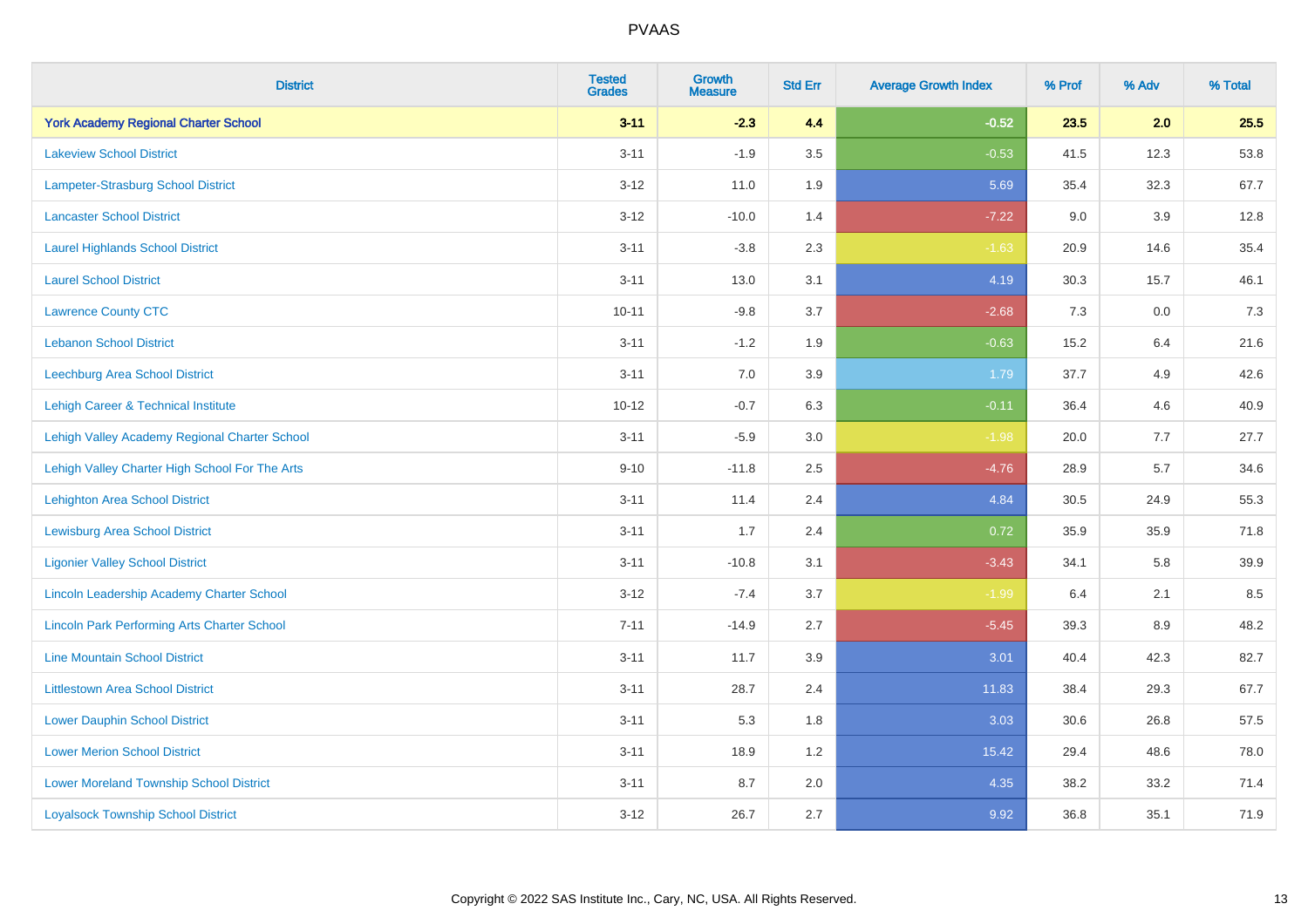| <b>District</b>                                | <b>Tested</b><br><b>Grades</b> | <b>Growth</b><br><b>Measure</b> | <b>Std Err</b> | <b>Average Growth Index</b> | % Prof | % Adv   | % Total  |
|------------------------------------------------|--------------------------------|---------------------------------|----------------|-----------------------------|--------|---------|----------|
| <b>York Academy Regional Charter School</b>    | $3 - 11$                       | $-2.3$                          | 4.4            | $-0.52$                     | 23.5   | 2.0     | 25.5     |
| <b>Mahanoy Area School District</b>            | $3 - 10$                       | $-3.4$                          | 3.1            | $-1.07$                     | 21.4   | $8.6\,$ | $30.0\,$ |
| <b>Manheim Central School District</b>         | $3 - 11$                       | 12.8                            | 2.0            | 6.52                        | 27.8   | 35.4    | 63.2     |
| <b>Manheim Township School District</b>        | $3 - 12$                       | 10.9                            | 1.5            | 7.51                        | 30.9   | 31.0    | 61.9     |
| <b>Marion Center Area School District</b>      | $3 - 10$                       | 0.8                             | 2.9            | 0.27                        | 23.3   | 11.1    | 34.4     |
| Maritime Academy Charter School                | $3 - 10$                       | 13.2                            | 3.1            | 4.29                        | 24.0   | 1.3     | 25.3     |
| <b>Marple Newtown School District</b>          | $3 - 11$                       | 20.6                            | 2.3            | 8.95                        | 31.1   | 42.7    | 73.8     |
| <b>Mars Area School District</b>               | $3 - 10$                       | 6.6                             | 1.9            | 3.45                        | 36.7   | 32.4    | 69.1     |
| <b>MaST Community Charter School</b>           | $3 - 10$                       | $-0.9$                          | 2.5            | $-0.34$                     | 25.0   | 21.6    | 46.6     |
| <b>MaST Community Charter School II</b>        | $3 - 10$                       | 1.4                             | 3.0            | 0.45                        | 16.1   | 4.6     | 20.7     |
| Mastery Charter High School-Lenfest Campus     | $7 - 11$                       | $-1.8$                          | 5.8            | $-0.30$                     | 26.3   | 0.0     | 26.3     |
| <b>Mastery Charter School - Gratz Campus</b>   | $7 - 10$                       | $-9.5$                          | 4.6            | $-2.09$                     | 0.0    | 3.4     | 3.4      |
| Mastery Charter School - Hardy Williams        | $3 - 11$                       | 6.6                             | 3.0            | 2.21                        | 24.7   | 1.2     | 25.9     |
| <b>Mastery Charter School - Pickett Campus</b> | $6 - 10$                       | 2.7                             | 4.2            | 0.65                        | 20.6   | 0.0     | 20.6     |
| Mastery Charter School - Shoemaker Campus      | $7 - 10$                       | $-2.3$                          | 2.8            | $-0.81$                     | 10.1   | 3.7     | 13.8     |
| <b>Mastery Charter School - Thomas Campus</b>  | $3 - 10$                       | 7.9                             | 5.7            | 1.39                        | 12.5   | $0.0\,$ | 12.5     |
| <b>Mcguffey School District</b>                | $3 - 11$                       | $-12.1$                         | 3.0            | $-4.06$                     | 12.8   | 5.9     | 18.6     |
| <b>Mckeesport Area School District</b>         | $3 - 12$                       | 4.6                             | 2.2            | 2.14                        | 21.1   | 4.4     | 25.5     |
| Mechanicsburg Area School District             | $3 - 11$                       | $-5.7$                          | 1.6            | $-3.48$                     | 35.1   | 16.0    | 51.2     |
| <b>Mercer Area School District</b>             | $3 - 11$                       | 2.2                             | 3.1            | 0.70                        | 24.4   | 11.8    | 36.2     |
| <b>Methacton School District</b>               | $3 - 11$                       | 11.0                            | 1.6            | 6.94                        | 36.0   | 33.6    | 69.6     |
| Meyersdale Area School District                | $3 - 11$                       | $-16.1$                         | 3.3            | $-4.94$                     | 20.3   | 5.8     | 26.1     |
| <b>Mid Valley School District</b>              | $3 - 10$                       | $-11.1$                         | 2.7            | $-4.07$                     | 28.3   | 8.1     | 36.4     |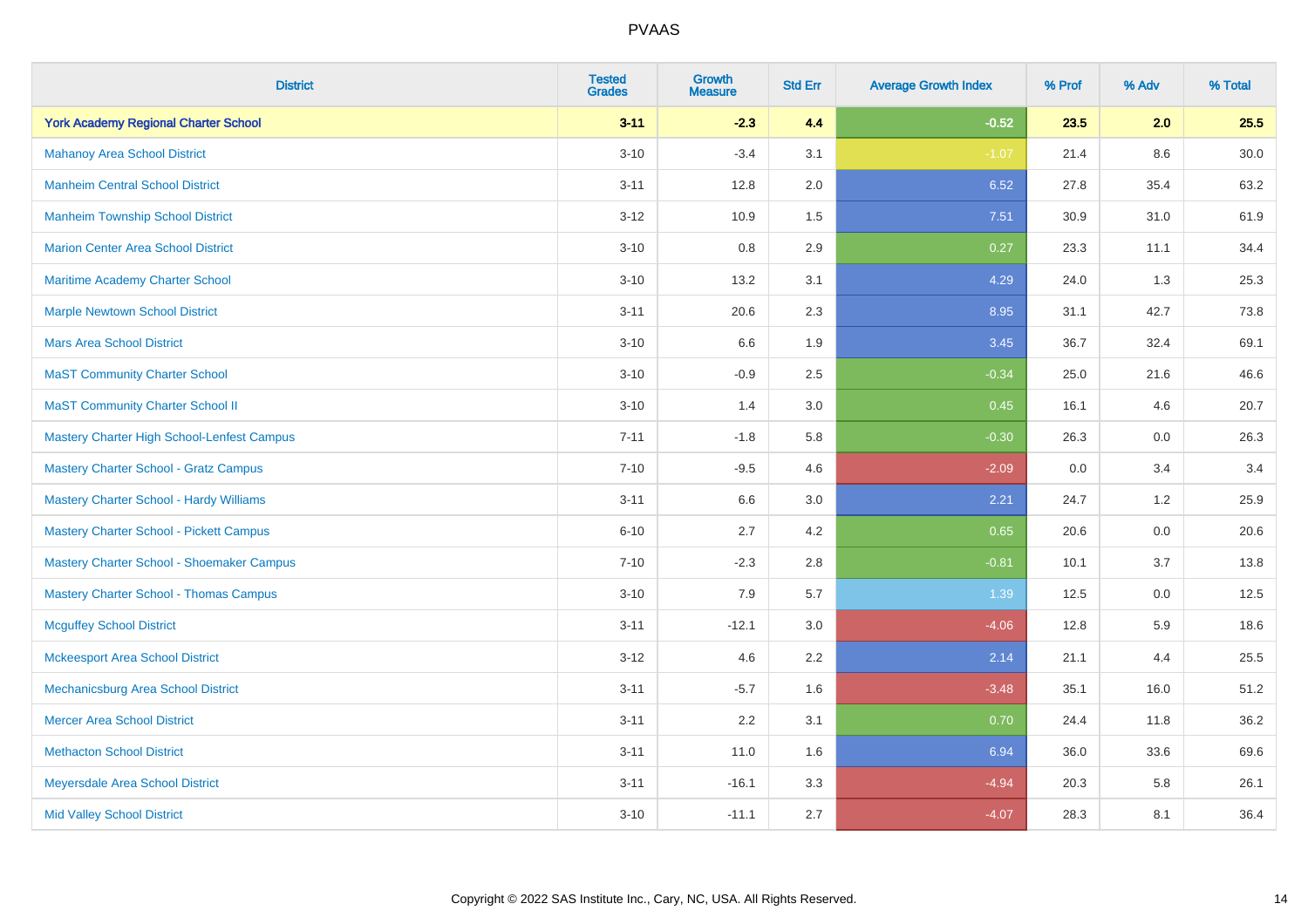| <b>District</b>                             | <b>Tested</b><br><b>Grades</b> | <b>Growth</b><br><b>Measure</b> | <b>Std Err</b> | <b>Average Growth Index</b> | % Prof | % Adv   | % Total |
|---------------------------------------------|--------------------------------|---------------------------------|----------------|-----------------------------|--------|---------|---------|
| <b>York Academy Regional Charter School</b> | $3 - 11$                       | $-2.3$                          | 4.4            | $-0.52$                     | 23.5   | 2.0     | 25.5    |
| <b>Middletown Area School District</b>      | $3 - 11$                       | $-3.4$                          | 2.4            | $-1.44$                     | 34.3   | 15.2    | 49.4    |
| <b>Midd-West School District</b>            | $3 - 11$                       | 3.6                             | 2.6            | 1.42                        | 28.6   | 25.0    | 53.6    |
| <b>Mifflin County School District</b>       | $3 - 11$                       | 12.3                            | 1.6            | 7.69                        | 35.1   | 15.1    | 50.3    |
| Mifflinburg Area School District            | $3 - 11$                       | $-6.0$                          | 2.1            | $-2.87$                     | 32.7   | 13.3    | 46.0    |
| <b>Millcreek Township School District</b>   | $3 - 11$                       | 9.1                             | 1.4            | 6.61                        | 34.5   | 30.1    | 64.6    |
| Millersburg Area School District            | $3 - 11$                       | $-6.6$                          | 3.4            | $-1.92$                     | 24.1   | 10.3    | 34.5    |
| <b>Millville Area School District</b>       | $3 - 12$                       | $-5.6$                          | 4.4            | $-1.26$                     | 31.4   | 11.4    | 42.9    |
| <b>Milton Area School District</b>          | $3 - 11$                       | $-10.1$                         | 2.5            | $-4.04$                     | 23.0   | 11.3    | 34.2    |
| <b>Minersville Area School District</b>     | $3 - 11$                       | $-2.9$                          | 3.4            | $-0.86$                     | 27.4   | 9.7     | 37.1    |
| <b>Mohawk Area School District</b>          | $3 - 11$                       | $-10.5$                         | 2.8            | $-3.75$                     | 35.1   | 10.6    | 45.7    |
| <b>Monessen City School District</b>        | $3 - 10$                       | $-3.9$                          | 5.6            | $-0.69$                     | 21.0   | 10.5    | 31.6    |
| <b>Moniteau School District</b>             | $3 - 11$                       | $-11.8$                         | 2.9            | $-4.07$                     | 22.6   | $5.0\,$ | 27.6    |
| <b>Montgomery Area School District</b>      | $3 - 11$                       | $-5.8$                          | 3.2            | $-1.83$                     | 25.0   | 11.5    | 36.5    |
| <b>Montour School District</b>              | $3 - 11$                       | $-6.1$                          | 2.1            | $-2.95$                     | 31.8   | 23.6    | 55.3    |
| <b>Montoursville Area School District</b>   | $3 - 12$                       | $-8.4$                          | 2.6            | $-3.17$                     | 38.8   | 18.2    | 57.0    |
| <b>Montrose Area School District</b>        | $3 - 10$                       | 12.3                            | 2.8            | 4.41                        | 37.8   | 28.9    | 66.7    |
| <b>Moon Area School District</b>            | $3 - 11$                       | 1.5                             | 1.8            | 0.86                        | 34.5   | 25.5    | 60.0    |
| Morrisville Borough School District         | $3 - 11$                       | $-13.1$                         | 3.7            | $-3.52$                     | 4.9    | 1.6     | 6.6     |
| <b>Moshannon Valley School District</b>     | $3 - 10$                       | $-5.1$                          | 4.6            | $-1.12$                     | 25.0   | 12.5    | 37.5    |
| <b>Mount Carmel Area School District</b>    | $3 - 11$                       | $-7.9$                          | 2.3            | $-3.38$                     | 18.2   | 4.4     | 22.6    |
| <b>Mount Pleasant Area School District</b>  | $3 - 11$                       | $-5.4$                          | 2.3            | $-2.37$                     | 33.3   | 8.7     | 42.0    |
| <b>Mount Union Area School District</b>     | $3 - 10$                       | $-2.5$                          | 2.8            | $-0.89$                     | 19.8   | 5.8     | 25.6    |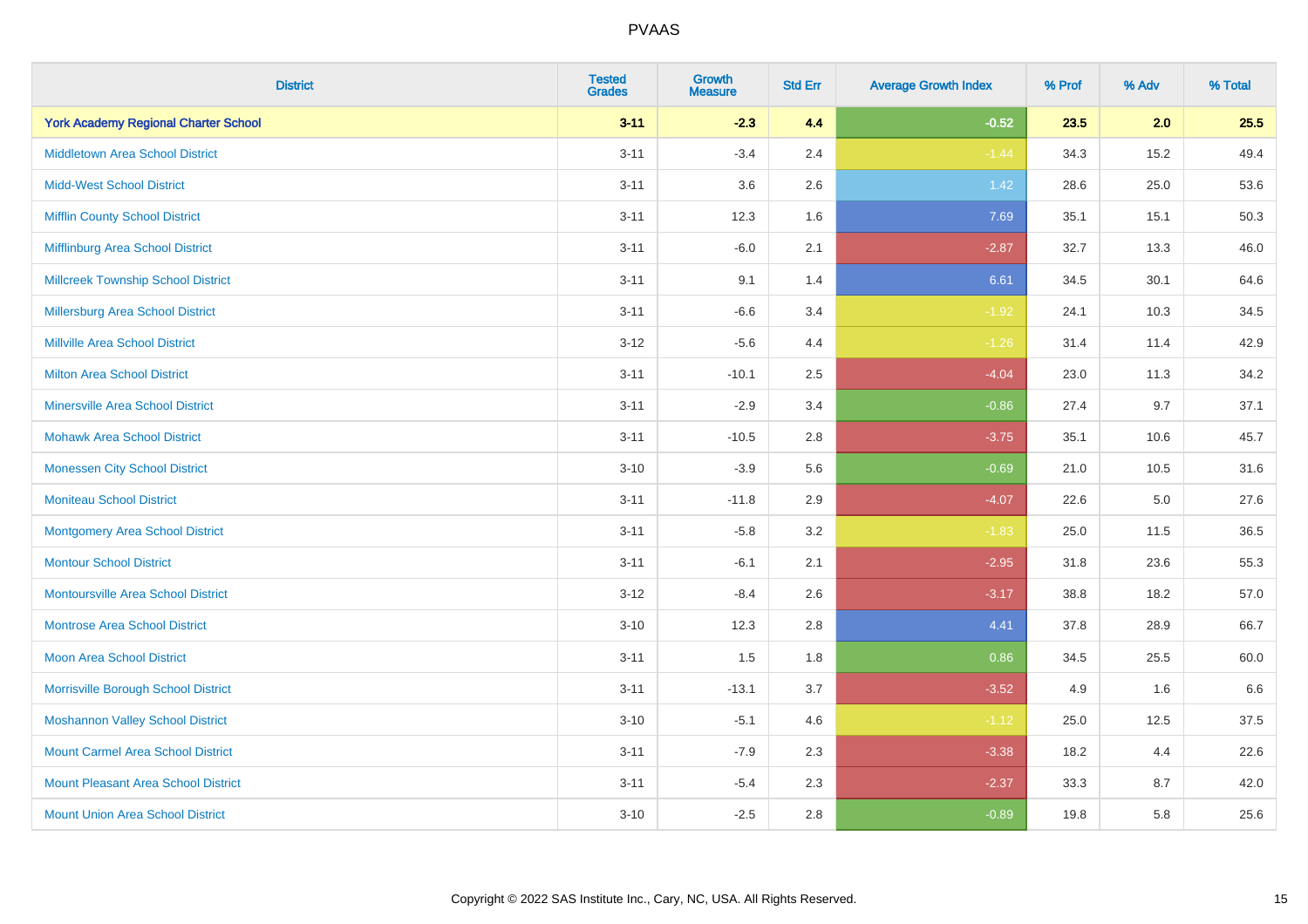| <b>District</b>                             | <b>Tested</b><br><b>Grades</b> | <b>Growth</b><br><b>Measure</b> | <b>Std Err</b> | <b>Average Growth Index</b> | % Prof | % Adv | % Total |
|---------------------------------------------|--------------------------------|---------------------------------|----------------|-----------------------------|--------|-------|---------|
| <b>York Academy Regional Charter School</b> | $3 - 11$                       | $-2.3$                          | 4.4            | $-0.52$                     | 23.5   | 2.0   | 25.5    |
| <b>Mountain View School District</b>        | $3 - 11$                       | 24.2                            | 3.4            | 7.20                        | 45.8   | 37.3  | 83.0    |
| Mt Lebanon School District                  | $3 - 11$                       | 2.4                             | 1.3            | 1.79                        | 39.3   | 37.4  | 76.8    |
| <b>Muhlenberg School District</b>           | $3 - 10$                       | $-17.8$                         | 1.9            | $-9.34$                     | 12.4   | 4.6   | 17.0    |
| <b>Multicultural Academy Charter School</b> | $9 - 11$                       | 6.0                             | 3.4            | 1.77                        | 12.3   | 0.0   | 12.3    |
| <b>Muncy School District</b>                | $3 - 11$                       | 6.9                             | 3.3            | 2.12                        | 37.6   | 18.8  | 56.4    |
| <b>Nazareth Area School District</b>        | $3 - 11$                       | $-2.5$                          | 1.7            | $-1.53$                     | 29.2   | 24.6  | 53.8    |
| <b>Neshaminy School District</b>            | $3 - 11$                       | 8.6                             | 1.3            | 6.56                        | 31.3   | 23.9  | 55.2    |
| <b>Neshannock Township School District</b>  | $3 - 10$                       | $-12.5$                         | 2.7            | $-4.73$                     | 29.0   | 13.0  | 42.0    |
| <b>New Brighton Area School District</b>    | $3 - 11$                       | $-2.1$                          | 3.2            | $-0.65$                     | 31.5   | 11.1  | 42.6    |
| <b>New Castle Area School District</b>      | $3 - 12$                       | $-13.6$                         | 2.3            | $-5.99$                     | 17.6   | 2.0   | 19.5    |
| <b>New Foundations Charter School</b>       | $3 - 11$                       | 0.6                             | 2.2            | 0.29                        | 22.4   | 4.0   | 26.4    |
| New Hope-Solebury School District           | $3 - 11$                       | 28.8                            | 2.9            | 9.77                        | 31.6   | 50.0  | 81.6    |
| New Kensington-Arnold School District       | $3 - 11$                       | $-5.8$                          | 3.2            | $-1.80$                     | 10.8   | 1.2   | 12.0    |
| <b>Newport School District</b>              | $3-12$                         | $3.8\,$                         | 3.3            | 1.17                        | 38.8   | 10.4  | 49.2    |
| <b>Norristown Area School District</b>      | $3 - 12$                       | $-25.4$                         | 1.7            | $-15.35$                    | 10.6   | 1.8   | 12.4    |
| North Allegheny School District             | $3 - 11$                       | 18.0                            | 1.3            | 14.25                       | 30.5   | 42.9  | 73.4    |
| North Clarion County School District        | $3-12$                         | 3.4                             | 4.1            | 0.83                        | 45.0   | 18.8  | 63.8    |
| <b>North East School District</b>           | $3 - 11$                       | $-5.3$                          | 2.7            | $-1.97$                     | 31.7   | 24.8  | 56.4    |
| <b>North Hills School District</b>          | $3 - 11$                       | $-15.8$                         | 1.8            | $-8.84$                     | 26.4   | 19.8  | 46.2    |
| <b>North Penn School District</b>           | $3 - 11$                       | 17.6                            | 1.0            | 17.53                       | 30.8   | 35.7  | 66.4    |
| <b>North Pocono School District</b>         | $3 - 11$                       | 13.1                            | 3.7            | 3.54                        | 31.4   | 33.3  | 64.7    |
| North Schuylkill School District            | $3 - 11$                       | $-4.7$                          | 2.2            | $-2.16$                     | 20.2   | 11.7  | 31.9    |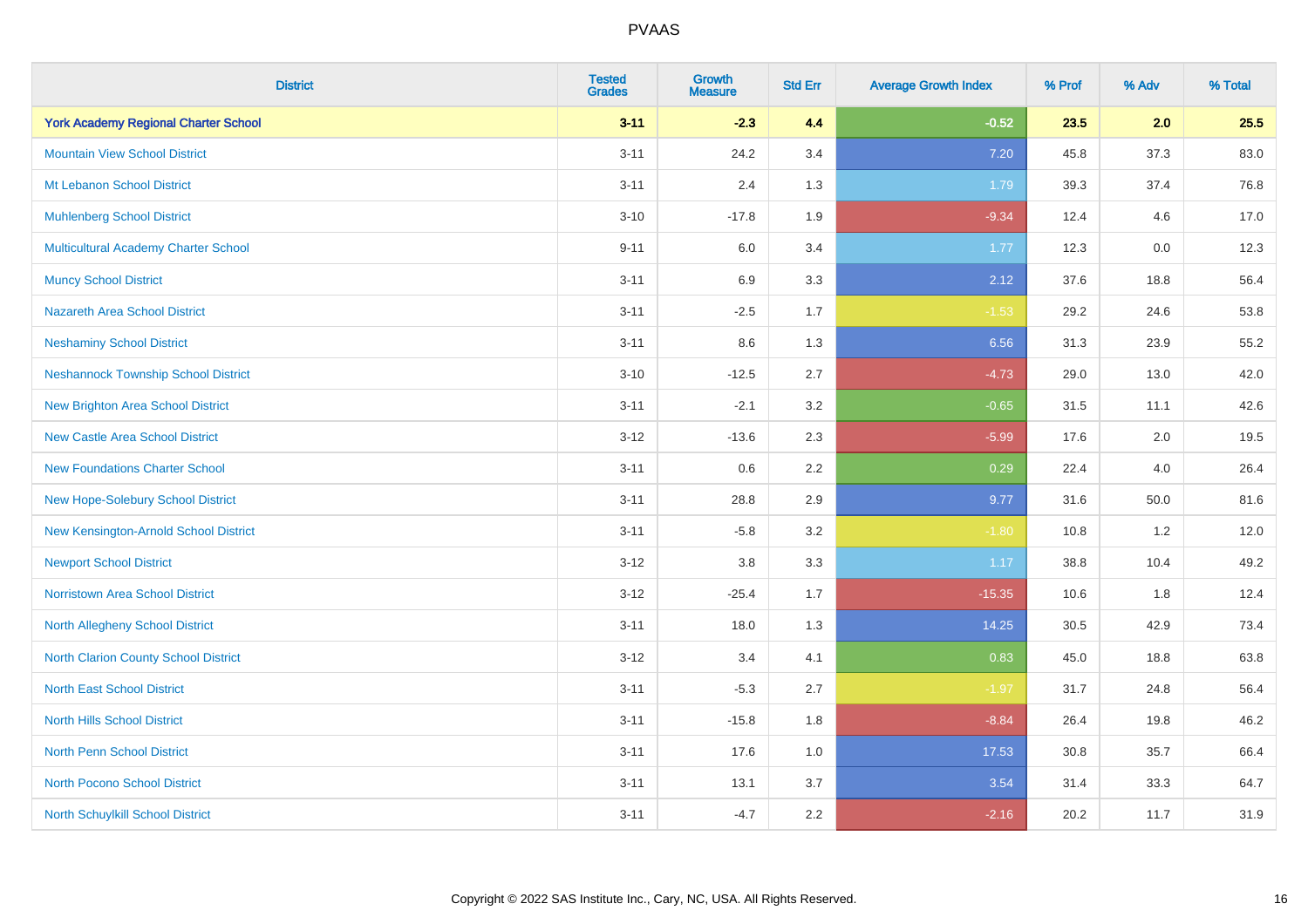| <b>District</b>                             | <b>Tested</b><br><b>Grades</b> | <b>Growth</b><br><b>Measure</b> | <b>Std Err</b> | <b>Average Growth Index</b> | % Prof | % Adv   | % Total |
|---------------------------------------------|--------------------------------|---------------------------------|----------------|-----------------------------|--------|---------|---------|
| <b>York Academy Regional Charter School</b> | $3 - 11$                       | $-2.3$                          | 4.4            | $-0.52$                     | 23.5   | 2.0     | 25.5    |
| <b>North Star School District</b>           | $3 - 11$                       | 1.1                             | 3.3            | 0.34                        | 26.2   | 20.0    | 46.2    |
| Northampton Area School District            | $3 - 11$                       | 3.2                             | 1.5            | 2.05                        | 29.8   | 17.9    | 47.7    |
| <b>Northeast Bradford School District</b>   | $3 - 10$                       | $-5.0$                          | 3.7            | $-1.35$                     | 30.6   | 4.8     | 35.5    |
| Northeastern York School District           | $3 - 11$                       | 3.8                             | 1.8            | 2.11                        | 32.7   | 21.0    | 53.7    |
| Northern Bedford County School District     | $3 - 11$                       | $-2.3$                          | 3.3            | $-0.69$                     | 26.2   | 16.9    | 43.1    |
| Northern Cambria School District            | $3 - 11$                       | $-0.3$                          | 3.4            | $-0.09$                     | 26.5   | 1.2     | 27.7    |
| Northern Lebanon School District            | $3 - 11$                       | $-0.7$                          | 2.3            | $-0.29$                     | 18.8   | 6.8     | 25.6    |
| Northern Lehigh School District             | $3 - 12$                       | 6.1                             | 2.5            | 2.42                        | 21.4   | 18.0    | 39.3    |
| Northern Potter School District             | $3 - 12$                       | 6.8                             | 4.6            | 1.48                        | 30.6   | 11.1    | 41.7    |
| Northern Tioga School District              | $3 - 12$                       | 6.8                             | 2.6            | 2.64                        | 25.0   | 16.9    | 41.9    |
| Northern York County School District        | $3 - 11$                       | 8.4                             | 1.8            | 4.63                        | 24.3   | 23.1    | 47.4    |
| <b>Northgate School District</b>            | $3 - 11$                       | $-3.0$                          | 3.4            | $-0.85$                     | 35.6   | $6.8\,$ | 42.4    |
| <b>Northwest Area School District</b>       | $3 - 10$                       | $-3.2$                          | 3.3            | $-0.97$                     | 30.4   | 13.0    | 43.5    |
| Northwestern Lehigh School District         | $3 - 11$                       | $-2.4$                          | 2.1            | $-1.14$                     | 41.7   | 17.9    | 59.5    |
| <b>Northwestern School District</b>         | $3 - 11$                       | $-14.6$                         | 3.2            | $-4.51$                     | 32.5   | 13.7    | 46.2    |
| <b>Norwin School District</b>               | $3 - 11$                       | $-1.1$                          | 1.6            | $-0.70$                     | 37.7   | 27.6    | 65.2    |
| <b>Octorara Area School District</b>        | $3 - 11$                       | $-7.5$                          | 3.2            | $-2.35$                     | 26.1   | 17.0    | 43.2    |
| Oil City Area School District               | $3 - 11$                       | 8.6                             | 2.4            | 3.56                        | 29.1   | 13.1    | 42.2    |
| <b>Old Forge School District</b>            | $3 - 12$                       | $-11.3$                         | 3.1            | $-3.62$                     | 28.6   | 13.2    | 41.8    |
| <b>Oley Valley School District</b>          | $3 - 11$                       | 1.4                             | 2.4            | 0.56                        | 37.4   | 23.9    | 61.4    |
| <b>Oswayo Valley School District</b>        | $3 - 12$                       | 9.9                             | 5.1            | 1.93                        | 26.5   | 44.1    | 70.6    |
| <b>Otto-Eldred School District</b>          | $3 - 11$                       | $-0.5$                          | 3.5            | $-0.13$                     | 35.8   | 10.5    | 46.3    |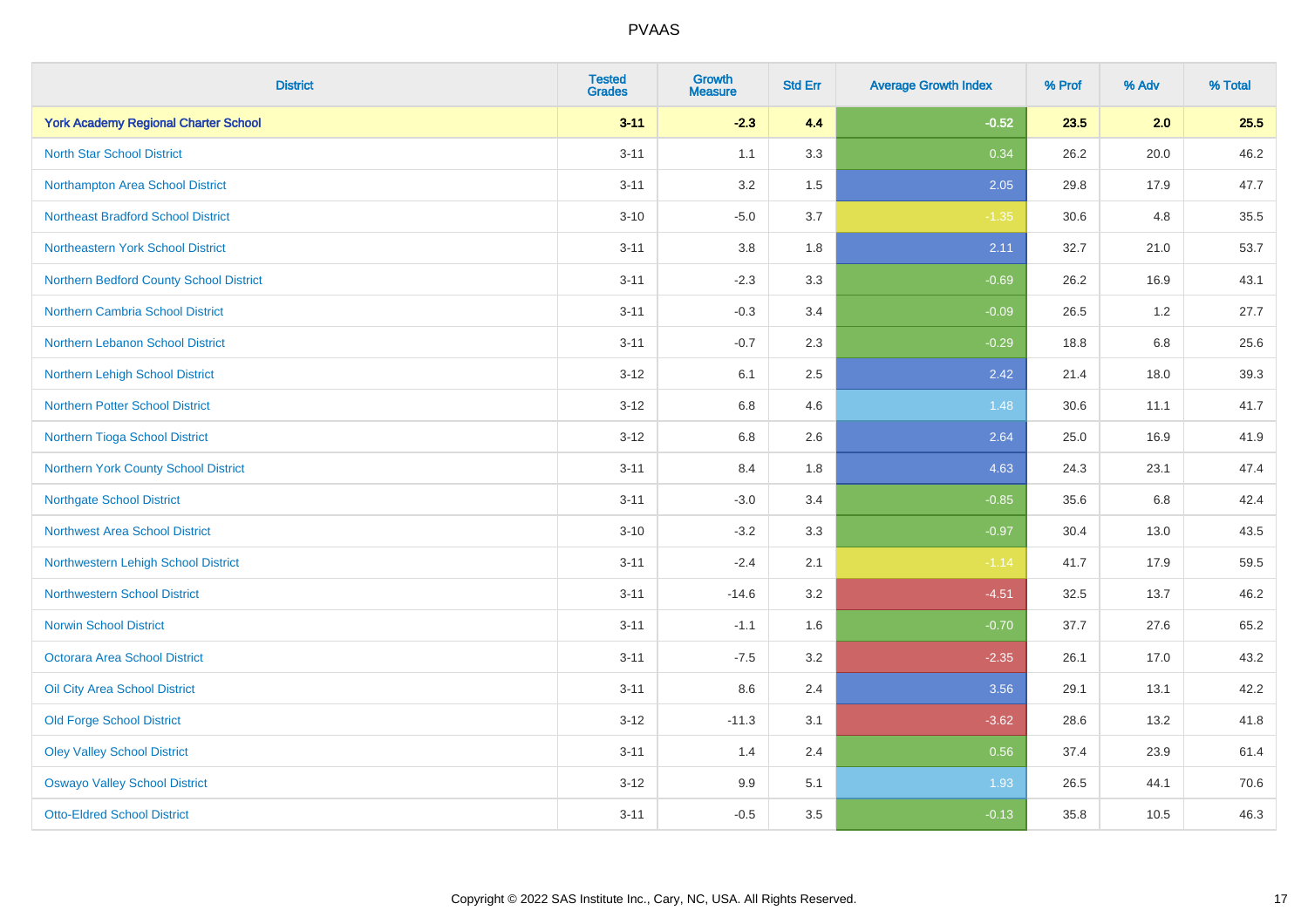| <b>District</b>                               | <b>Tested</b><br><b>Grades</b> | <b>Growth</b><br><b>Measure</b> | <b>Std Err</b> | <b>Average Growth Index</b> | % Prof | % Adv | % Total |
|-----------------------------------------------|--------------------------------|---------------------------------|----------------|-----------------------------|--------|-------|---------|
| <b>York Academy Regional Charter School</b>   | $3 - 11$                       | $-2.3$                          | 4.4            | $-0.52$                     | 23.5   | 2.0   | 25.5    |
| <b>Owen J Roberts School District</b>         | $3 - 11$                       | $-3.5$                          | 1.5            | $-2.27$                     | 36.8   | 24.4  | 61.2    |
| <b>Oxford Area School District</b>            | $3 - 11$                       | $-3.1$                          | 1.8            | $-1.77$                     | 27.5   | 14.5  | 42.0    |
| <b>Palisades School District</b>              | $3 - 11$                       | 7.7                             | 2.9            | 2.66                        | 27.8   | 20.3  | 48.1    |
| <b>Palmerton Area School District</b>         | $3 - 11$                       | $-0.9$                          | 2.7            | $-0.34$                     | 34.3   | 14.3  | 48.6    |
| Palmyra Area School District                  | $3 - 11$                       | 16.2                            | 1.8            | 9.02                        | 38.8   | 34.0  | 72.8    |
| <b>Panther Valley School District</b>         | $3 - 12$                       | $-13.3$                         | 3.2            | $-4.10$                     | 31.5   | 4.1   | 35.6    |
| <b>Parkland School District</b>               | $3 - 11$                       | $-3.7$                          | 1.2            | $-3.17$                     | 31.4   | 30.6  | 62.0    |
| Pen Argyl Area School District                | $3 - 12$                       | 12.8                            | 2.5            | 5.10                        | 28.5   | 23.8  | 52.3    |
| Penn Cambria School District                  | $3 - 11$                       | $-4.5$                          | 2.4            | $-1.86$                     | 27.3   | 15.8  | 43.2    |
| <b>Penn Hills School District</b>             | $3 - 11$                       | 0.0                             | 2.4            | 0.02                        | 18.4   | 7.1   | 25.6    |
| <b>Penn Manor School District</b>             | $3 - 11$                       | 7.1                             | 1.5            | 4.82                        | 26.7   | 20.5  | 47.2    |
| <b>Penncrest School District</b>              | $3 - 11$                       | 6.0                             | 1.9            | 3.24                        | 31.1   | 16.9  | 48.0    |
| <b>Penn-Delco School District</b>             | $3 - 11$                       | 1.3                             | 1.8            | 0.75                        | 26.5   | 12.6  | 39.1    |
| <b>Pennridge School District</b>              | $3 - 10$                       | 7.4                             | 1.5            | 5.10                        | 32.0   | 27.6  | 59.6    |
| <b>Penns Manor Area School District</b>       | $3 - 12$                       | $-1.9$                          | 3.5            | $-0.55$                     | 24.2   | 3.8   | 28.0    |
| <b>Penns Valley Area School District</b>      | $3-12$                         | 14.1                            | 2.6            | 5.33                        | 29.6   | 23.3  | 52.9    |
| <b>Pennsbury School District</b>              | $3 - 11$                       | 5.6                             | 1.3            | 4.38                        | 37.7   | 27.7  | 65.4    |
| Pennsylvania Cyber Charter School             | $3 - 11$                       | 0.6                             | 1.5            | 0.37                        | 20.8   | 8.1   | 28.9    |
| Pennsylvania Distance Learning Charter School | $3 - 12$                       | 6.8                             | 3.4            | 1.99                        | 19.8   | 6.2   | 25.9    |
| Pennsylvania Leadership Charter School        | $3 - 11$                       | 8.0                             | 1.9            | 4.22                        | 33.1   | 27.8  | 60.9    |
| Pennsylvania Virtual Charter School           | $3 - 11$                       | 4.4                             | 3.4            | 1.31                        | 29.8   | 21.2  | 51.0    |
| <b>Penn-Trafford School District</b>          | $3 - 11$                       | 2.9                             | 1.8            | 1.68                        | 46.3   | 26.2  | 72.5    |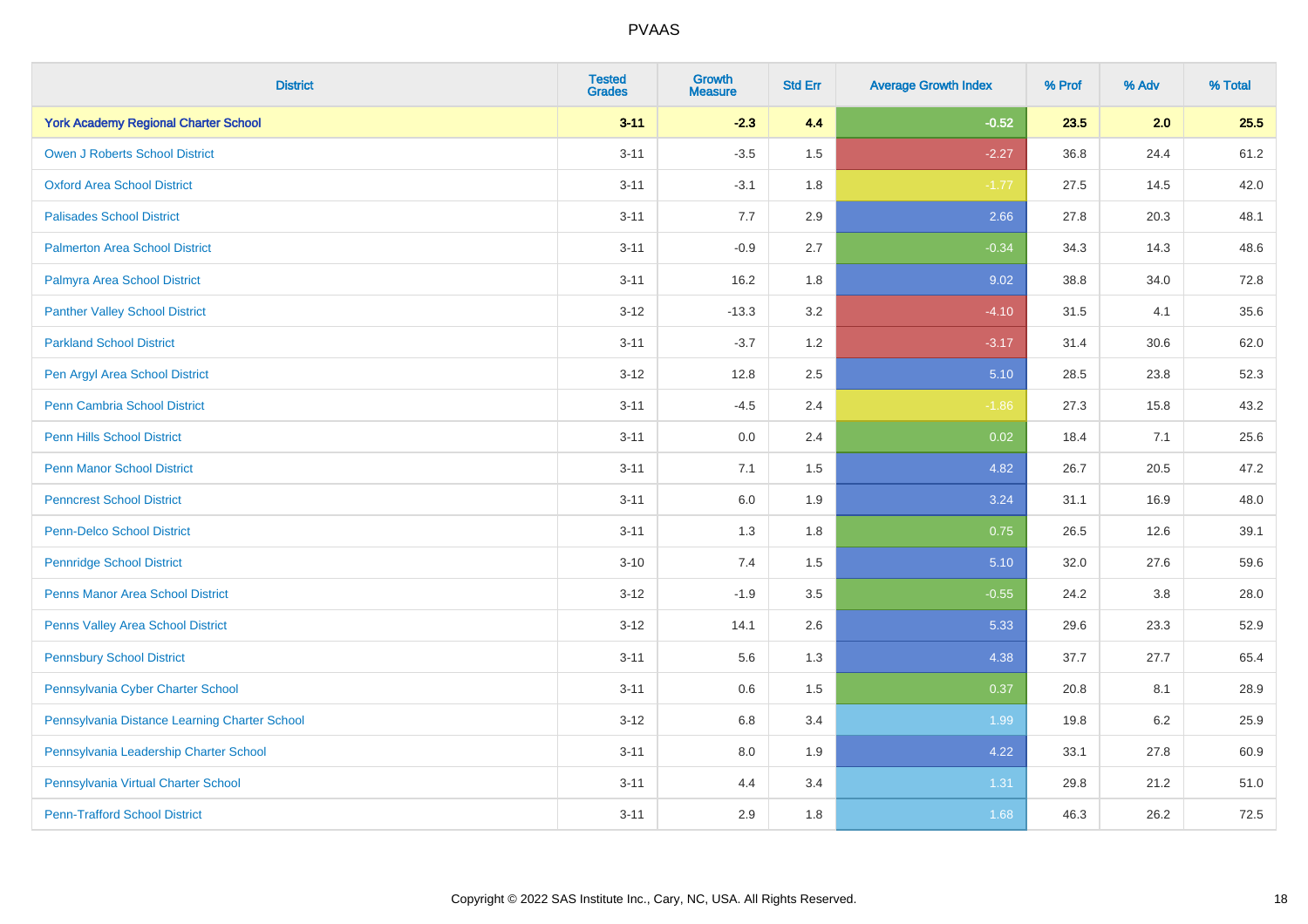| <b>District</b>                                    | <b>Tested</b><br><b>Grades</b> | <b>Growth</b><br><b>Measure</b> | <b>Std Err</b> | <b>Average Growth Index</b> | % Prof | % Adv | % Total |
|----------------------------------------------------|--------------------------------|---------------------------------|----------------|-----------------------------|--------|-------|---------|
| <b>York Academy Regional Charter School</b>        | $3 - 11$                       | $-2.3$                          | 4.4            | $-0.52$                     | 23.5   | 2.0   | 25.5    |
| People For People Charter School                   | $3 - 12$                       | 6.4                             | 5.6            | 1.15                        | 2.4    | 0.0   | 2.4     |
| <b>Pequea Valley School District</b>               | $3 - 11$                       | 18.0                            | 3.1            | 5.74                        | 29.2   | 37.5  | 66.7    |
| <b>Perkiomen Valley School District</b>            | $3 - 11$                       | 2.7                             | 1.5            | 1.83                        | 35.0   | 25.3  | 60.3    |
| Perseus House Charter School Of Excellence         | $6 - 11$                       | $-6.4$                          | 2.6            | $-2.50$                     | 0.9    | 0.0   | 0.9     |
| <b>Peters Township School District</b>             | $3 - 11$                       | 14.1                            | 1.7            | 8.16                        | 35.2   | 41.6  | 76.8    |
| Philadelphia Academy Charter School                | $3 - 11$                       | $-14.7$                         | 2.7            | $-5.42$                     | 21.6   | 3.9   | 25.5    |
| Philadelphia City School District                  | $3 - 12$                       | $-7.8$                          | 0.6            | $-13.43$                    | 16.4   | 6.5   | 22.9    |
| Philadelphia Electrical & Tech Charter High School | $10 - 10$                      | 1.2                             | 2.6            | 0.45                        | 0.9    | 0.0   | 0.9     |
| Philipsburg-Osceola Area School District           | $3 - 11$                       | 4.1                             | 3.0            | 1.37                        | 22.5   | 16.2  | 38.8    |
| <b>Phoenixville Area School District</b>           | $3 - 11$                       | 7.3                             | 1.8            | 3.96                        | 32.3   | 27.6  | 59.8    |
| <b>Pine Grove Area School District</b>             | $3 - 11$                       | $-1.1$                          | 3.0            | $-0.36$                     | 29.5   | 14.3  | 43.8    |
| <b>Pine-Richland School District</b>               | $3 - 11$                       | 9.3                             | 1.7            | 5.56                        | 42.3   | 35.8  | 78.1    |
| <b>Pittsburgh School District</b>                  | $3 - 11$                       | $-13.0$                         | 1.1            | $-12.25$                    | 16.1   | 6.5   | 22.6    |
| <b>Pittston Area School District</b>               | $3 - 11$                       | $-8.2$                          | 2.2            | $-3.75$                     | 26.7   | 14.8  | 41.5    |
| <b>Pleasant Valley School District</b>             | $3 - 11$                       | $-3.3$                          | 1.8            | $-1.80$                     | 28.5   | 10.4  | 39.0    |
| <b>Plum Borough School District</b>                | $3 - 11$                       | $-9.4$                          | 2.4            | $-3.98$                     | 32.9   | 27.4  | 60.4    |
| Pocono Mountain School District                    | $3 - 12$                       | $-4.3$                          | 1.8            | $-2.43$                     | 35.5   | 17.1  | 52.6    |
| <b>Port Allegany School District</b>               | $3 - 11$                       | 6.5                             | 3.7            | 1.74                        | 26.4   | 11.3  | 37.7    |
| <b>Portage Area School District</b>                | $3 - 10$                       | $-0.5$                          | 3.3            | $-0.14$                     | 27.0   | 20.6  | 47.6    |
| <b>Pottsgrove School District</b>                  | $3 - 11$                       | $-5.5$                          | 2.0            | $-2.78$                     | 28.6   | 10.3  | 38.8    |
| <b>Pottstown School District</b>                   | $3 - 12$                       | 2.0                             | 2.2            | 0.88                        | 19.4   | 6.2   | 25.6    |
| <b>Pottsville Area School District</b>             | $3 - 12$                       | $-4.9$                          | 2.1            | $-2.36$                     | 21.8   | 7.9   | 29.6    |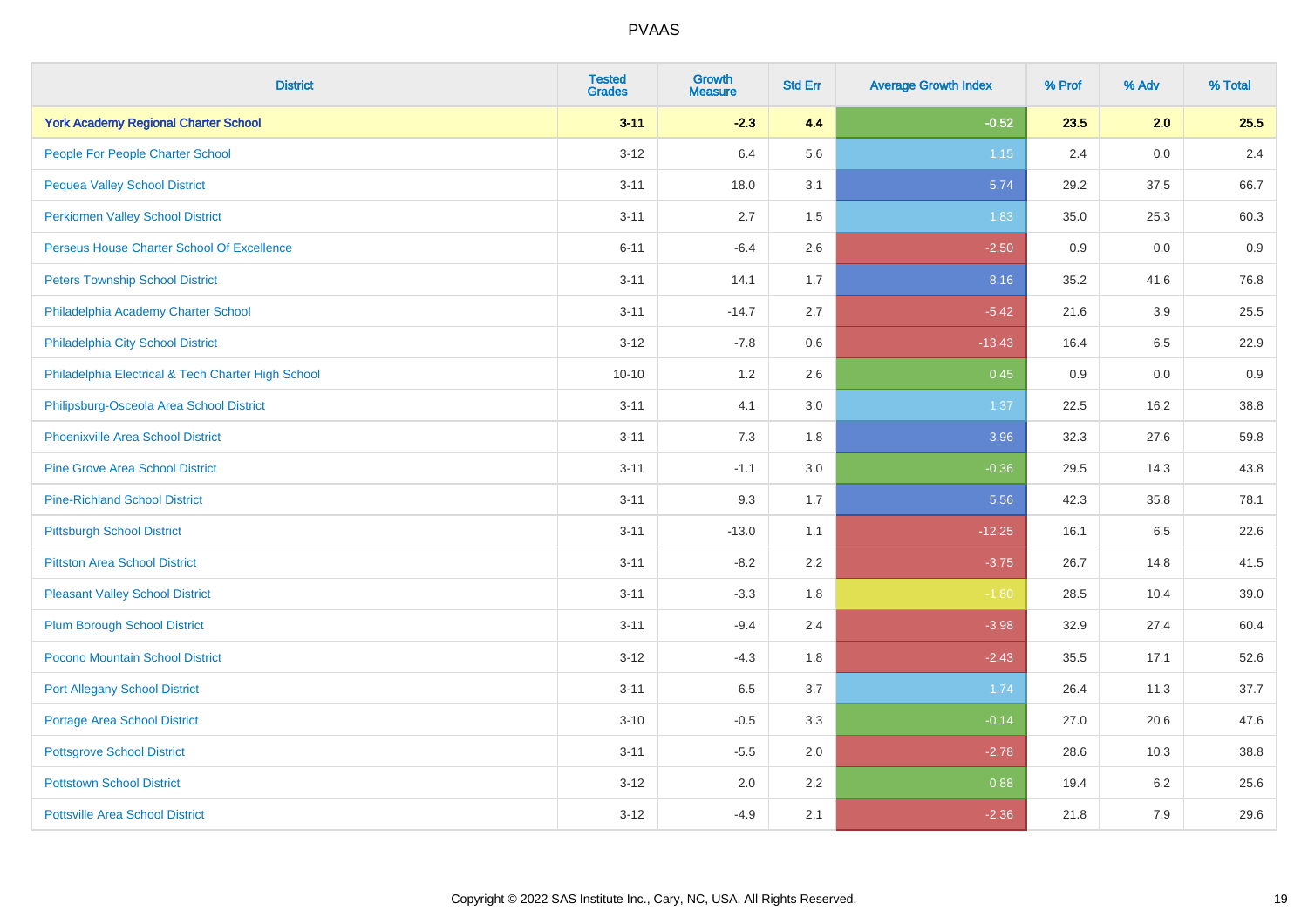| <b>District</b>                                                       | <b>Tested</b><br><b>Grades</b> | <b>Growth</b><br><b>Measure</b> | <b>Std Err</b> | <b>Average Growth Index</b> | % Prof | % Adv   | % Total |
|-----------------------------------------------------------------------|--------------------------------|---------------------------------|----------------|-----------------------------|--------|---------|---------|
| <b>York Academy Regional Charter School</b>                           | $3 - 11$                       | $-2.3$                          | 4.4            | $-0.52$                     | 23.5   | 2.0     | 25.5    |
| Preparatory Charter School Of Mathematics, Science, Tech, And Careers | $9 - 10$                       | $-5.1$                          | 2.5            | $-2.03$                     | 6.3    | 1.4     | 7.7     |
| Propel Charter School - Braddock Hills                                | $3 - 11$                       | $-2.1$                          | 3.3            | $-0.63$                     | 4.8    | 3.2     | 8.1     |
| <b>Propel Charter School-Homestead</b>                                | $3 - 11$                       | $-5.0$                          | 3.9            | $-1.27$                     | 7.3    | $0.0\,$ | 7.3     |
| <b>Propel Charter School-Montour</b>                                  | $3 - 10$                       | $-3.4$                          | 3.6            | $-0.93$                     | 7.7    | 0.0     | 7.7     |
| <b>Punxsutawney Area School District</b>                              | $3 - 11$                       | 15.8                            | 2.7            | 5.83                        | 18.6   | 29.0    | 47.6    |
| <b>Purchase Line School District</b>                                  | $3 - 12$                       | 4.3                             | 3.3            | $1.30$                      | 32.3   | 9.0     | 41.4    |
| <b>Quaker Valley School District</b>                                  | $3 - 11$                       | 12.2                            | 2.5            | 4.90                        | 39.5   | 26.4    | 65.9    |
| <b>Quakertown Community School District</b>                           | $3 - 12$                       | $-4.3$                          | 1.5            | $-2.79$                     | 33.8   | 20.1    | 53.8    |
| <b>Radnor Township School District</b>                                | $3 - 12$                       | 7.5                             | 1.9            | 4.03                        | 33.0   | 38.3    | 71.3    |
| <b>Reach Cyber Charter School</b>                                     | $3 - 11$                       | 1.4                             | 3.6            | 0.40                        | 32.9   | 15.2    | 48.1    |
| <b>Reading School District</b>                                        | $3 - 11$                       | 4.3                             | 1.2            | 3.71                        | 16.8   | 6.0     | 22.8    |
| <b>Red Lion Area School District</b>                                  | $3 - 11$                       | 4.5                             | 1.9            | 2.31                        | 32.3   | 21.5    | 53.8    |
| <b>Redbank Valley School District</b>                                 | $3 - 11$                       | $-7.5$                          | 3.1            | $-2.41$                     | 12.4   | 10.6    | 23.1    |
| Renaissance Academy Charter School                                    | $3 - 11$                       | $-5.6$                          | 3.1            | $-1.79$                     | 28.4   | 18.5    | 46.9    |
| <b>Reynolds School District</b>                                       | $3 - 10$                       | $-3.0$                          | 3.5            | $-0.87$                     | 27.3   | 9.1     | 36.4    |
| <b>Richland School District</b>                                       | $3 - 11$                       | $-6.9$                          | 2.6            | $-2.63$                     | 40.1   | 20.9    | 61.0    |
| <b>Ridgway Area School District</b>                                   | $3 - 11$                       | $-6.1$                          | 4.0            | $-1.53$                     | 42.2   | 15.6    | 57.8    |
| <b>Ridley School District</b>                                         | $3 - 12$                       | 0.3                             | 1.6            | 0.21                        | 32.0   | 10.7    | 42.6    |
| <b>Ringgold School District</b>                                       | $3 - 11$                       | 2.9                             | 2.2            | 1.32                        | 23.8   | 13.3    | 37.1    |
| <b>Riverside Beaver County School District</b>                        | $3 - 11$                       | $-5.5$                          | 2.7            | $-2.03$                     | 35.8   | 23.2    | 59.0    |
| <b>Riverside School District</b>                                      | $3 - 11$                       | $-6.2$                          | 2.7            | $-2.33$                     | 20.8   | 17.0    | 37.7    |
| <b>Riverview School District</b>                                      | $3 - 11$                       | $-13.0$                         | 4.0            | $-3.29$                     | 43.1   | 7.8     | 51.0    |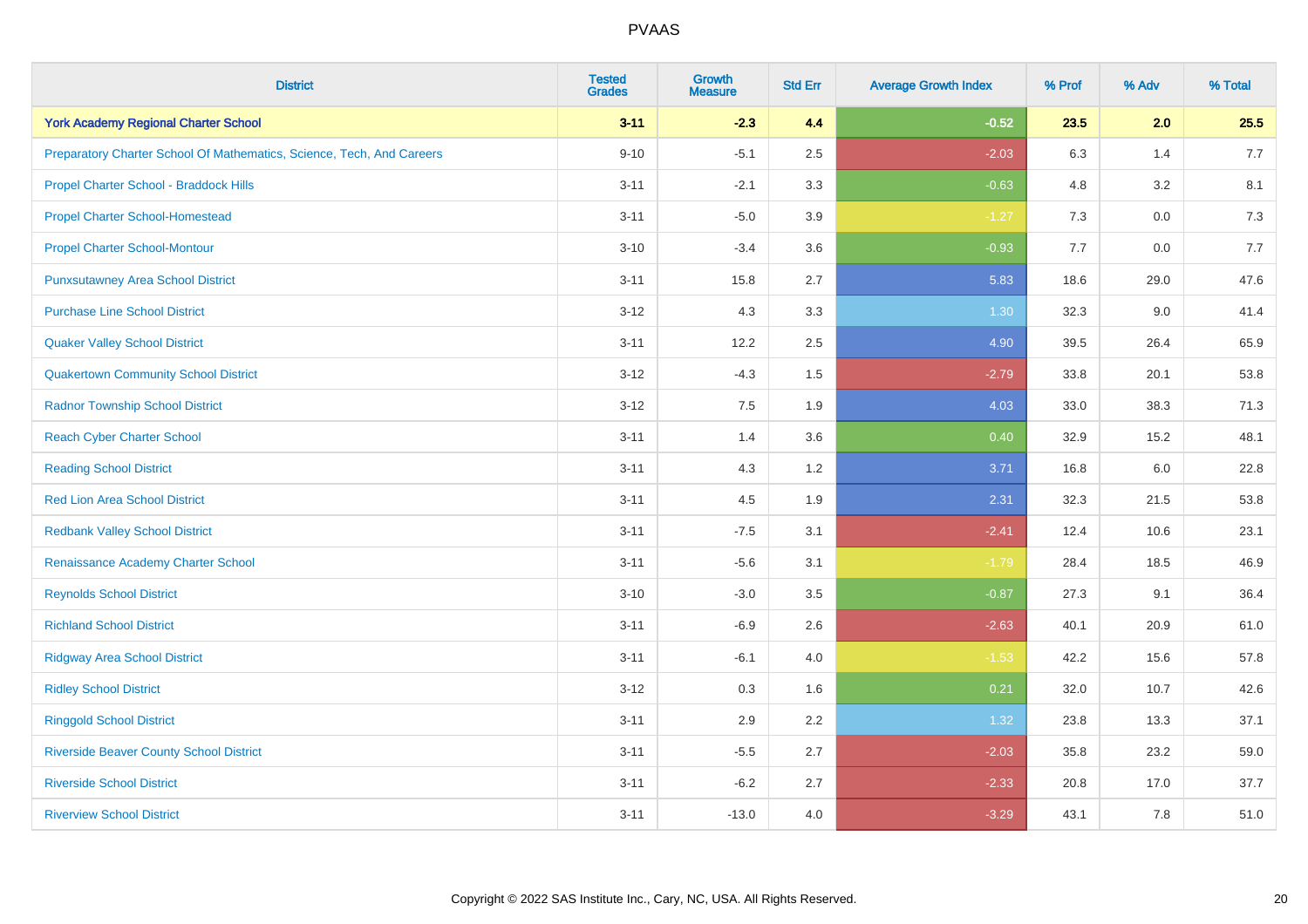| <b>District</b>                               | <b>Tested</b><br><b>Grades</b> | <b>Growth</b><br><b>Measure</b> | <b>Std Err</b> | <b>Average Growth Index</b> | % Prof | % Adv | % Total |
|-----------------------------------------------|--------------------------------|---------------------------------|----------------|-----------------------------|--------|-------|---------|
| <b>York Academy Regional Charter School</b>   | $3 - 11$                       | $-2.3$                          | 4.4            | $-0.52$                     | 23.5   | 2.0   | 25.5    |
| <b>Roberto Clemente Charter School</b>        | $3 - 12$                       | $-3.3$                          | 4.1            | $-0.79$                     | 22.7   | 4.6   | 27.3    |
| <b>Rochester Area School District</b>         | $3 - 11$                       | $-5.7$                          | 3.9            | $-1.45$                     | 14.9   | 2.1   | 17.0    |
| <b>Rose Tree Media School District</b>        | $3 - 10$                       | $-2.8$                          | 2.1            | $-1.33$                     | 35.2   | 29.6  | 64.8    |
| <b>Saint Marys Area School District</b>       | $3 - 11$                       | 6.0                             | 2.2            | 2.69                        | 35.4   | 18.3  | 53.7    |
| <b>Salisbury Township School District</b>     | $3 - 11$                       | 5.8                             | 3.6            | 1.62                        | 24.4   | 12.6  | 37.0    |
| Salisbury-Elk Lick School District            | $3 - 11$                       | $-8.4$                          | 5.8            | $-1.45$                     | 33.3   | 5.6   | 38.9    |
| <b>Saucon Valley School District</b>          | $3 - 11$                       | 18.9                            | 2.2            | 8.48                        | 26.0   | 39.6  | 65.6    |
| <b>Sayre Area School District</b>             | $3 - 11$                       | 5.8                             | 3.2            | 1.81                        | 30.3   | 21.0  | 51.3    |
| <b>School Lane Charter School</b>             | $3 - 11$                       | 2.6                             | 3.6            | 0.72                        | 23.1   | 18.7  | 41.8    |
| Schuylkill Haven Area School District         | $3 - 11$                       | $-5.3$                          | 2.7            | $-1.96$                     | 22.2   | 11.6  | 33.8    |
| <b>Schuylkill Valley School District</b>      | $3 - 11$                       | $-1.0$                          | 2.2            | $-0.47$                     | 29.8   | 20.2  | 50.0    |
| <b>Scranton School District</b>               | $3 - 12$                       | $-10.1$                         | 2.5            | $-4.04$                     | 20.0   | 7.7   | 27.7    |
| Selinsgrove Area School District              | $3 - 12$                       | $-5.7$                          | 2.1            | $-2.74$                     | 25.4   | 13.9  | 39.2    |
| <b>Seneca Valley School District</b>          | $3 - 11$                       | 0.8                             | 1.4            | 0.54                        | 40.6   | 25.2  | 65.8    |
| <b>Shade-Central City School District</b>     | $3 - 11$                       | $-14.6$                         | 4.0            | $-3.68$                     | 9.6    | 0.0   | 9.6     |
| <b>Shaler Area School District</b>            | $3 - 11$                       | $-2.1$                          | 1.8            | $-1.18$                     | 32.0   | 13.0  | 45.0    |
| <b>Shamokin Area School District</b>          | $3 - 11$                       | $-2.6$                          | 2.5            | $-1.06$                     | 19.6   | 9.8   | 29.3    |
| <b>Shanksville-Stonycreek School District</b> | $3 - 10$                       | $-8.6$                          | 5.5            | $-1.55$                     | 17.6   | 23.5  | 41.2    |
| <b>Sharon City School District</b>            | $3 - 11$                       | $-6.5$                          | 2.3            | $-2.79$                     | 13.1   | 5.0   | 18.1    |
| <b>Sharpsville Area School District</b>       | $3 - 11$                       | 3.8                             | 3.7            | 1.04                        | 41.1   | 23.2  | 64.3    |
| <b>Shenandoah Valley School District</b>      | $3 - 11$                       | $-4.5$                          | 3.5            | $-1.29$                     | 14.3   | 0.0   | 14.3    |
| Shenango Area School District                 | $3 - 11$                       | 1.7                             | 3.2            | 0.52                        | 41.4   | 13.8  | 55.3    |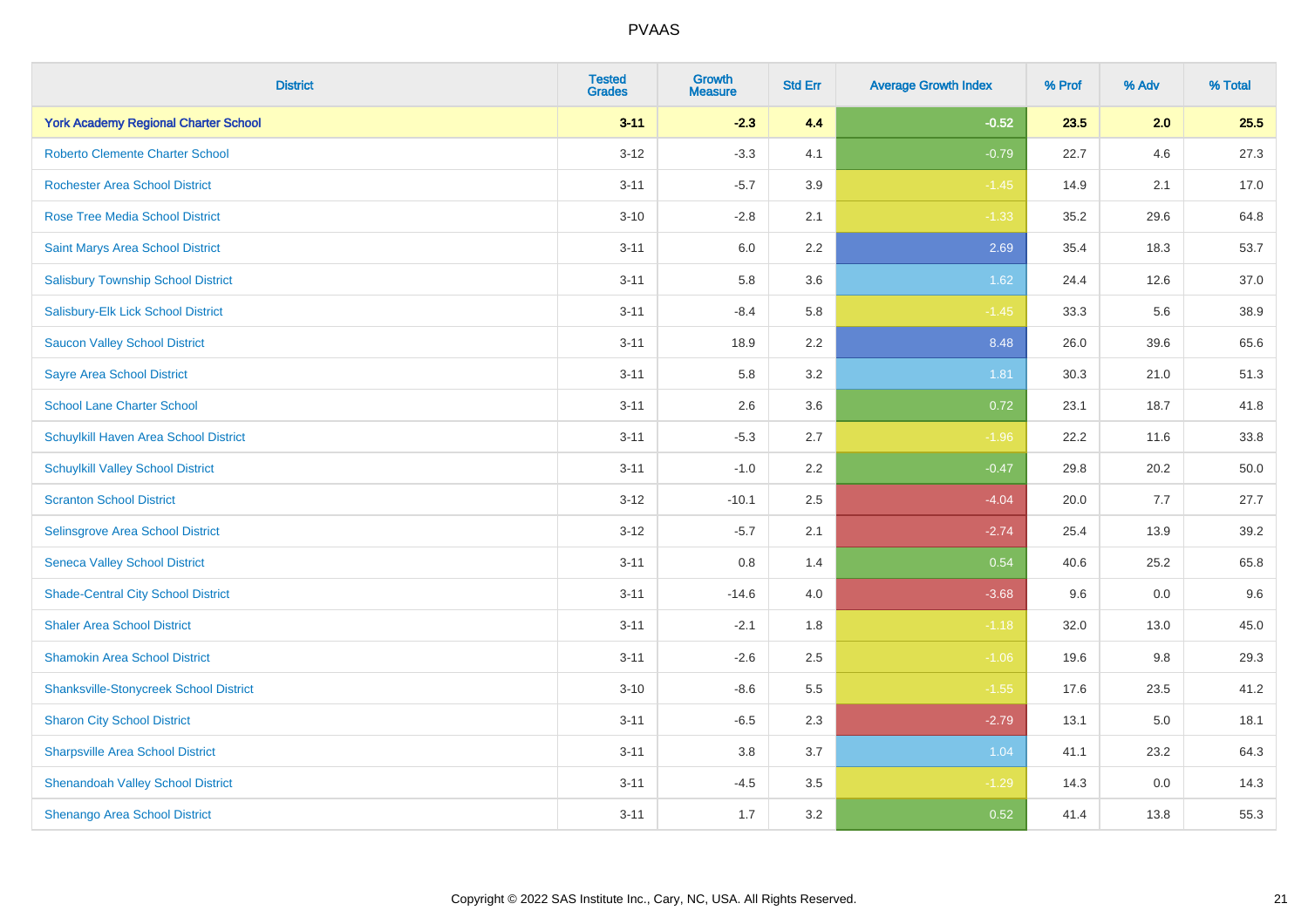| <b>District</b>                             | <b>Tested</b><br><b>Grades</b> | <b>Growth</b><br><b>Measure</b> | <b>Std Err</b> | <b>Average Growth Index</b> | % Prof | % Adv | % Total |
|---------------------------------------------|--------------------------------|---------------------------------|----------------|-----------------------------|--------|-------|---------|
| <b>York Academy Regional Charter School</b> | $3 - 11$                       | $-2.3$                          | 4.4            | $-0.52$                     | 23.5   | 2.0   | 25.5    |
| <b>Shikellamy School District</b>           | $3 - 10$                       | $-8.3$                          | 2.4            | $-3.42$                     | 20.8   | 18.5  | 39.2    |
| <b>Shippensburg Area School District</b>    | $3 - 11$                       | 0.5                             | 1.8            | 0.26                        | 23.5   | 22.8  | 46.3    |
| <b>Slippery Rock Area School District</b>   | $3 - 11$                       | $-3.8$                          | 2.5            | $-1.56$                     | 30.8   | 21.9  | 52.7    |
| <b>Smethport Area School District</b>       | $3 - 12$                       | 5.8                             | 3.8            | 1.52                        | 24.6   | 20.0  | 44.6    |
| <b>Solanco School District</b>              | $3 - 11$                       | 2.2                             | 1.8            | 1.18                        | 27.2   | 15.0  | 42.3    |
| <b>Somerset Area School District</b>        | $3 - 11$                       | $-7.6$                          | 2.4            | $-3.17$                     | 21.0   | 14.5  | 35.5    |
| <b>Souderton Area School District</b>       | $3 - 11$                       | 18.5                            | 1.4            | 12.86                       | 39.2   | 31.2  | 70.4    |
| <b>South Allegheny School District</b>      | $3 - 11$                       | $-0.9$                          | 3.1            | $-0.30$                     | 23.8   | 2.5   | 26.2    |
| <b>South Butler County School District</b>  | $3 - 10$                       | 6.3                             | 2.2            | 2.80                        | 37.8   | 19.2  | 57.0    |
| South Eastern School District               | $3 - 11$                       | $-1.0$                          | 1.8            | $-0.55$                     | 36.4   | 17.1  | 53.5    |
| South Fayette Township School District      | $3 - 11$                       | 6.0                             | 1.8            | 3.33                        | 32.2   | 38.3  | 70.5    |
| South Middleton School District             | $3 - 11$                       | 4.4                             | 2.2            | 1.95                        | 31.1   | 16.4  | 47.5    |
| <b>South Park School District</b>           | $3 - 11$                       | $-8.8$                          | 2.5            | $-3.46$                     | 28.1   | 17.0  | 45.2    |
| South Side Area School District             | $3 - 11$                       | $-0.6$                          | 3.1            | $-0.19$                     | 24.0   | 28.0  | 52.0    |
| South Western School District               | $3 - 12$                       | 2.5                             | 1.7            | 1.48                        | 36.2   | 19.7  | 55.9    |
| South Williamsport Area School District     | $3 - 10$                       | $0.9\,$                         | 3.1            | 0.31                        | 38.4   | 11.6  | 50.0    |
| <b>Southeast Delco School District</b>      | $3 - 10$                       | 3.9                             | 3.5            | 1.12                        | 18.6   | 3.4   | 22.0    |
| <b>Southeastern Greene School District</b>  | $3 - 10$                       | $-2.3$                          | 4.4            | $-0.53$                     | 29.0   | 9.7   | 38.7    |
| Southern Columbia Area School District      | $3 - 11$                       | $-8.5$                          | 3.0            | $-2.83$                     | 30.5   | 12.8  | 43.3    |
| <b>Southern Fulton School District</b>      | $3 - 11$                       | $-5.1$                          | 4.0            | $-1.29$                     | 21.7   | 13.0  | 34.8    |
| Southern Huntingdon County School District  | $3 - 11$                       | $-5.9$                          | 3.4            | $-1.76$                     | 32.8   | 4.9   | 37.7    |
| <b>Southern Lehigh School District</b>      | $3 - 11$                       | $-4.1$                          | 2.1            | $-1.94$                     | 39.3   | 28.0  | 67.2    |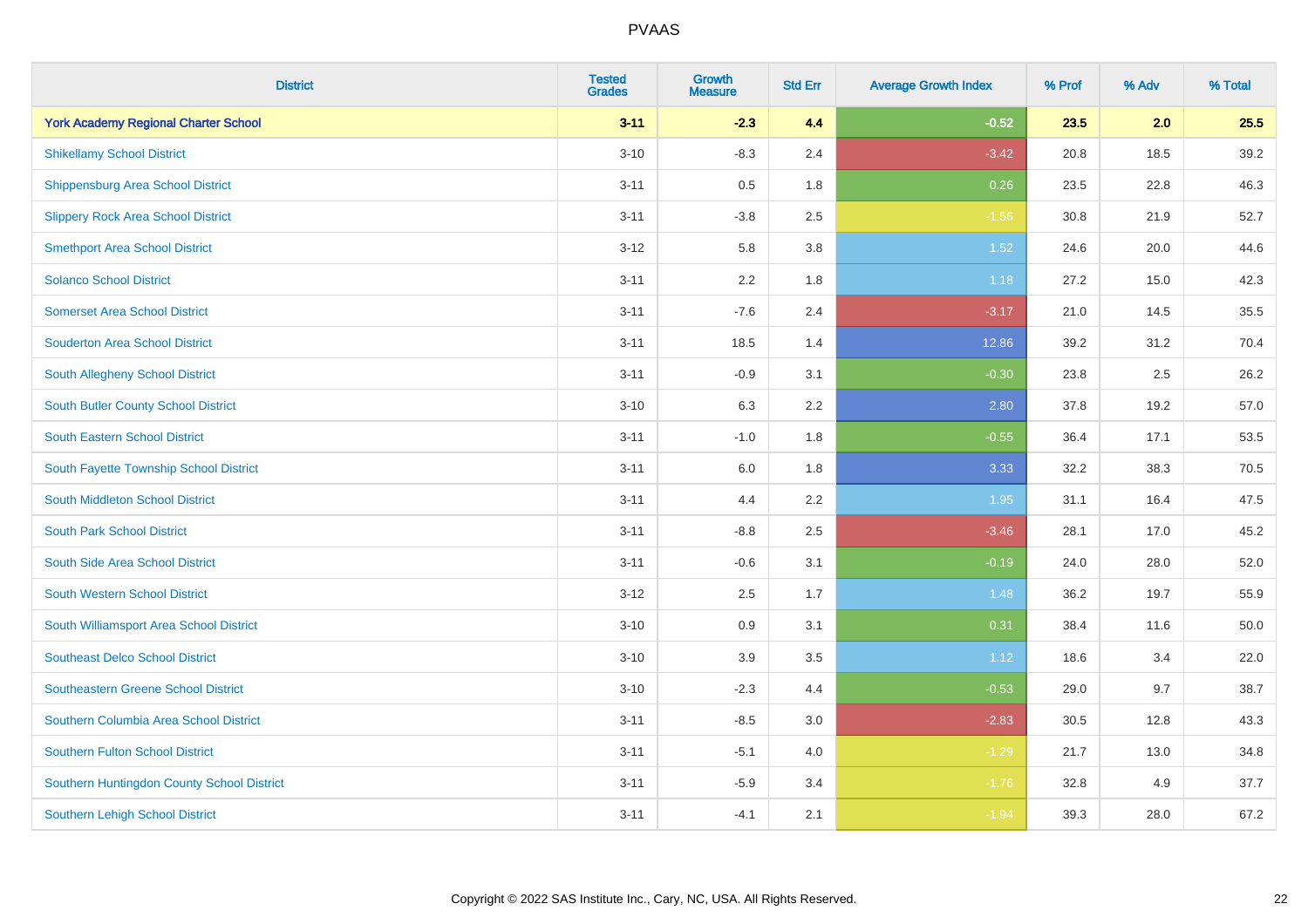| <b>District</b>                              | <b>Tested</b><br><b>Grades</b> | <b>Growth</b><br><b>Measure</b> | <b>Std Err</b> | <b>Average Growth Index</b> | % Prof | % Adv | % Total |
|----------------------------------------------|--------------------------------|---------------------------------|----------------|-----------------------------|--------|-------|---------|
| <b>York Academy Regional Charter School</b>  | $3 - 11$                       | $-2.3$                          | 4.4            | $-0.52$                     | 23.5   | 2.0   | 25.5    |
| Southern Tioga School District               | $3 - 11$                       | $-0.1$                          | 2.8            | $-0.03$                     | 26.3   | 10.3  | 36.6    |
| <b>Southern York County School District</b>  | $3 - 11$                       | 15.5                            | 1.8            | 8.48                        | 37.6   | 29.2  | 66.8    |
| <b>Southmoreland School District</b>         | $3 - 11$                       | $-12.5$                         | 3.1            | $-4.04$                     | 33.3   | 15.5  | 48.8    |
| <b>Spring Cove School District</b>           | $3 - 11$                       | 9.1                             | 2.4            | 3.77                        | 31.8   | 25.4  | 57.1    |
| <b>Spring Grove Area School District</b>     | $3 - 11$                       | 3.9                             | 2.0            | 1.90                        | 30.0   | 23.0  | 53.0    |
| <b>Springfield School District</b>           | $3 - 11$                       | 1.2                             | 1.7            | 0.69                        | 31.8   | 25.2  | 56.9    |
| <b>Springfield Township School District</b>  | $3 - 11$                       | $-3.9$                          | 3.1            | $-1.27$                     | 37.2   | 30.8  | 68.1    |
| <b>Spring-Ford Area School District</b>      | $3 - 11$                       | 16.6                            | 1.2            | 14.02                       | 30.4   | 45.3  | 75.7    |
| <b>State College Area School District</b>    | $3 - 11$                       | 24.5                            | 1.3            | 18.59                       | 31.9   | 46.9  | 78.8    |
| <b>Steel Valley School District</b>          | $3 - 11$                       | 11.1                            | 3.3            | 3.33                        | 34.8   | 10.1  | 44.9    |
| <b>Steelton-Highspire School District</b>    | $3 - 11$                       | $-5.3$                          | 3.2            | $-1.65$                     | 13.9   | 0.0   | 13.9    |
| <b>Sto-Rox School District</b>               | $3 - 10$                       | $-7.0$                          | 3.5            | $-1.99$                     | 3.2    | 0.0   | 3.2     |
| <b>Stroudsburg Area School District</b>      | $3 - 11$                       | $7.5\,$                         | 1.6            | 4.70                        | 30.4   | 18.3  | 48.7    |
| <b>Sugar Valley Rural Charter School</b>     | $3 - 11$                       | $-3.6$                          | 3.7            | $-0.98$                     | 10.3   | 0.0   | 10.3    |
| <b>Sullivan County School District</b>       | $3 - 10$                       | 2.5                             | 4.3            | 0.58                        | 43.6   | 7.7   | 51.3    |
| <b>Susq-Cyber Charter School</b>             | $9 - 11$                       | $-3.2$                          | 5.8            | $-0.54$                     | 23.8   | 4.8   | 28.6    |
| <b>Susquehanna Community School District</b> | $3 - 11$                       | $-4.5$                          | 3.8            | $-1.19$                     | 31.9   | 8.8   | 40.7    |
| Susquehanna Township School District         | $3 - 12$                       | 3.9                             | 2.7            | $1.45$                      | 19.0   | 13.1  | 32.0    |
| <b>Susquenita School District</b>            | $3 - 11$                       | $-5.9$                          | 2.6            | $-2.28$                     | 30.6   | 13.9  | 44.4    |
| <b>Tacony Academy Charter School</b>         | $3 - 11$                       | $-12.9$                         | 3.3            | $-3.90$                     | 8.6    | 1.4   | 10.0    |
| <b>Tamaqua Area School District</b>          | $3 - 12$                       | 6.5                             | 2.4            | 2.72                        | 34.3   | 17.5  | 51.8    |
| <b>Tech Freire Charter School</b>            | $9 - 11$                       | 0.7                             | 2.5            | 0.27                        | 3.6    | 0.0   | 3.6     |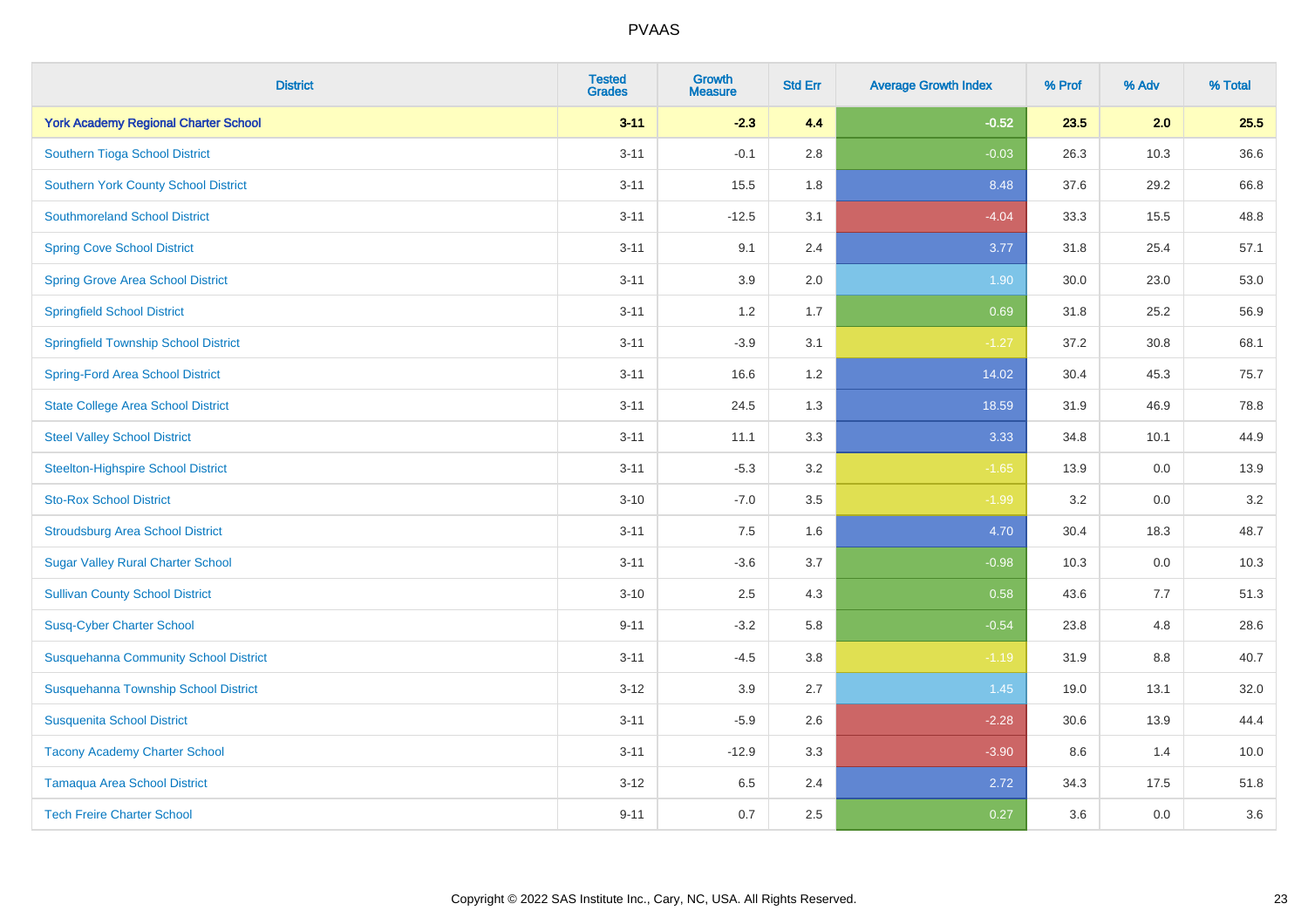| <b>District</b>                               | <b>Tested</b><br><b>Grades</b> | Growth<br><b>Measure</b> | <b>Std Err</b> | <b>Average Growth Index</b> | % Prof | % Adv   | % Total |
|-----------------------------------------------|--------------------------------|--------------------------|----------------|-----------------------------|--------|---------|---------|
| <b>York Academy Regional Charter School</b>   | $3 - 11$                       | $-2.3$                   | 4.4            | $-0.52$                     | 23.5   | 2.0     | 25.5    |
| <b>Tidioute Community Charter School</b>      | $3 - 11$                       | 0.8                      | 4.4            | 0.19                        | 18.1   | 6.9     | 25.0    |
| <b>Titusville Area School District</b>        | $3 - 11$                       | $-5.0$                   | 2.5            | $-1.98$                     | 26.5   | 6.8     | 33.3    |
| <b>Towanda Area School District</b>           | $3 - 11$                       | $-4.0$                   | 2.6            | $-1.52$                     | 24.8   | 9.9     | 34.8    |
| <b>Tredyffrin-Easttown School District</b>    | $3 - 10$                       | 8.7                      | 2.4            | 3.57                        | 35.2   | 35.8    | 71.0    |
| <b>Trinity Area School District</b>           | $3 - 11$                       | $-8.7$                   | 1.8            | $-4.87$                     | 20.9   | $9.8\,$ | 30.8    |
| <b>Tri-Valley School District</b>             | $3 - 10$                       | $-2.7$                   | 3.9            | $-0.69$                     | 31.0   | 9.5     | 40.5    |
| <b>Troy Area School District</b>              | $3 - 10$                       | $-4.7$                   | 3.2            | $-1.46$                     | 22.8   | 16.5    | 39.2    |
| <b>Tulpehocken Area School District</b>       | $3-12$                         | 1.0                      | 4.9            | 0.20                        | 11.5   | 23.1    | 34.6    |
| <b>Tunkhannock Area School District</b>       | $3 - 11$                       | 1.4                      | 2.0            | 0.71                        | 29.8   | 18.1    | 47.9    |
| <b>Turkeyfoot Valley Area School District</b> | $3 - 12$                       | $-15.4$                  | 5.8            | $-2.66$                     | 3.8    | 3.8     | 7.6     |
| <b>Tuscarora School District</b>              | $3 - 11$                       | 13.4                     | 2.2            | 6.20                        | 37.1   | 26.3    | 63.4    |
| <b>Tussey Mountain School District</b>        | $3 - 12$                       | $-13.0$                  | 3.3            | $-3.93$                     | 11.1   | $3.2\,$ | 14.3    |
| <b>Twin Valley School District</b>            | $3 - 12$                       | $-3.2$                   | 1.9            | $-1.68$                     | 38.8   | 19.8    | 58.6    |
| <b>Tyrone Area School District</b>            | $3 - 12$                       | 29.2                     | 2.3            | 12.86                       | 36.6   | 29.1    | 65.7    |
| <b>Union Area School District</b>             | $3 - 11$                       | $-6.5$                   | $3.8\,$        | $-1.70$                     | 30.6   | 12.2    | 42.9    |
| <b>Union City Area School District</b>        | $3 - 12$                       | $-8.7$                   | 3.3            | $-2.59$                     | 29.7   | 10.9    | 40.6    |
| <b>Union School District</b>                  | $3-12$                         | 2.5                      | 3.7            | 0.69                        | 17.9   | 10.4    | 28.4    |
| <b>Uniontown Area School District</b>         | $3 - 11$                       | $-2.8$                   | 3.1            | $-0.91$                     | 31.7   | 7.3     | 39.0    |
| <b>Unionville-Chadds Ford School District</b> | $3 - 11$                       | 15.8                     | 1.7            | 9.12                        | 31.2   | 48.0    | 79.2    |
| <b>United School District</b>                 | $3 - 11$                       | 6.3                      | 3.3            | 1.89                        | 38.8   | 16.3    | 55.0    |
| <b>Universal Audenried Charter School</b>     | $9 - 11$                       | $-3.8$                   | 2.5            | $-1.53$                     | 3.0    | 0.5     | 3.5     |
| <b>Upper Adams School District</b>            | $3 - 11$                       | 0.9                      | 2.5            | 0.37                        | 33.0   | 17.0    | 50.0    |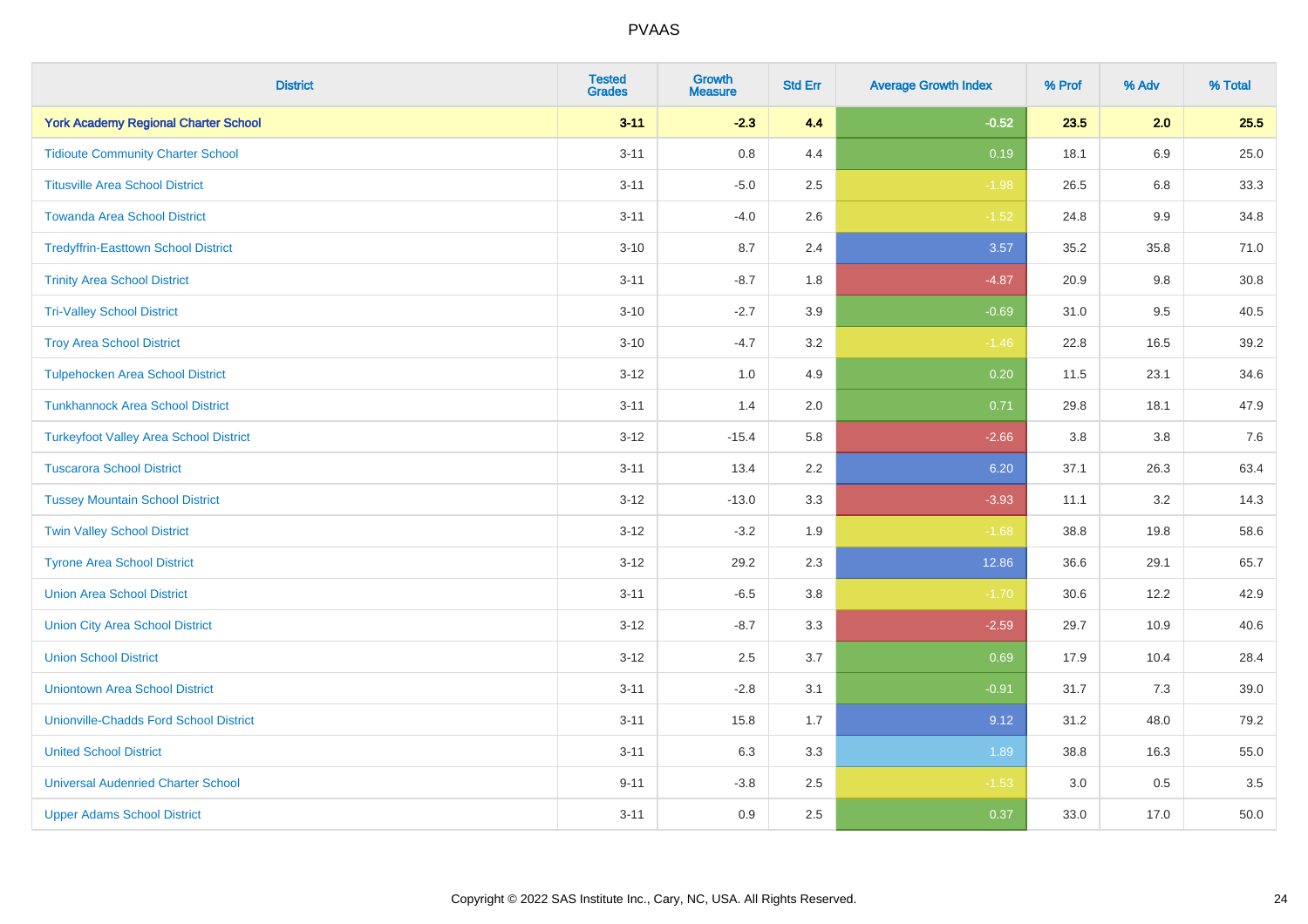| <b>District</b>                                | <b>Tested</b><br><b>Grades</b> | <b>Growth</b><br><b>Measure</b> | <b>Std Err</b> | <b>Average Growth Index</b> | % Prof | % Adv | % Total |
|------------------------------------------------|--------------------------------|---------------------------------|----------------|-----------------------------|--------|-------|---------|
| <b>York Academy Regional Charter School</b>    | $3 - 11$                       | $-2.3$                          | 4.4            | $-0.52$                     | 23.5   | 2.0   | 25.5    |
| <b>Upper Darby School District</b>             | $3 - 12$                       | 11.2                            | 1.4            | 8.28                        | 23.8   | 11.8  | 35.6    |
| <b>Upper Dauphin Area School District</b>      | $3 - 11$                       | 16.5                            | 5.1            | 3.26                        | 37.5   | 26.8  | 64.3    |
| <b>Upper Dublin School District</b>            | $3 - 12$                       | 2.1                             | 1.8            | 1.19                        | 34.7   | 30.0  | 64.7    |
| <b>Upper Merion Area School District</b>       | $3 - 11$                       | 14.0                            | 2.0            | 7.15                        | 34.4   | 32.6  | 67.0    |
| <b>Upper Moreland Township School District</b> | $3 - 11$                       | 1.1                             | 2.0            | 0.56                        | 24.8   | 26.6  | 51.3    |
| <b>Upper Perkiomen School District</b>         | $3 - 11$                       | 5.7                             | 1.9            | 3.04                        | 25.4   | 19.9  | 45.4    |
| <b>Upper Saint Clair School District</b>       | $3 - 11$                       | 13.8                            | 1.8            | 7.86                        | 32.2   | 44.5  | 76.7    |
| Urban Pathways 6-12 Charter School             | $6 - 11$                       | $-4.1$                          | 5.7            | $-0.72$                     | 0.0    | 0.0   | $0.0\,$ |
| <b>Valley Grove School District</b>            | $3 - 10$                       | $-4.0$                          | 5.5            | $-0.72$                     | 68.4   | 15.8  | 84.2    |
| <b>Valley View School District</b>             | $3 - 11$                       | 9.3                             | 2.2            | 4.18                        | 26.6   | 23.1  | 49.7    |
| <b>Wallenpaupack Area School District</b>      | $3 - 11$                       | 8.8                             | 2.1            | 4.28                        | 28.5   | 18.9  | 47.4    |
| <b>Wallingford-Swarthmore School District</b>  | $3 - 10$                       | $5.0\,$                         | 2.2            | 2.25                        | 33.3   | 37.1  | 70.4    |
| <b>Warren County School District</b>           | $3 - 11$                       | $-0.1$                          | 1.6            | $-0.06$                     | 26.7   | 9.7   | 36.4    |
| <b>Warrior Run School District</b>             | $3 - 11$                       | 10.5                            | 2.7            | 3.86                        | 34.1   | 16.8  | 50.9    |
| <b>Warwick School District</b>                 | $3 - 11$                       | 21.7                            | 1.8            | 11.76                       | 27.7   | 36.3  | 64.0    |
| <b>Washington School District</b>              | $3 - 11$                       | $-15.9$                         | 2.9            | $-5.44$                     | 12.9   | 1.7   | 14.7    |
| <b>Wattsburg Area School District</b>          | $3 - 11$                       | 1.0                             | 2.7            | 0.36                        | 20.4   | 12.4  | 32.7    |
| <b>Wayne Highlands School District</b>         | $3 - 11$                       | 22.5                            | 2.5            | 9.16                        | 33.8   | 40.4  | 74.2    |
| <b>Waynesboro Area School District</b>         | $3 - 12$                       | 3.0                             | 1.8            | 1.67                        | 26.0   | 23.5  | 49.5    |
| <b>Weatherly Area School District</b>          | $3 - 11$                       | $-5.8$                          | 4.0            | $-1.44$                     | 32.1   | 8.9   | 41.1    |
| <b>Wellsboro Area School District</b>          | $3 - 11$                       | $-6.3$                          | 3.0            | $-2.08$                     | 24.4   | 13.4  | 37.8    |
| <b>West Allegheny School District</b>          | $3 - 12$                       | 8.6                             | 2.0            | 4.34                        | 37.3   | 27.2  | 64.5    |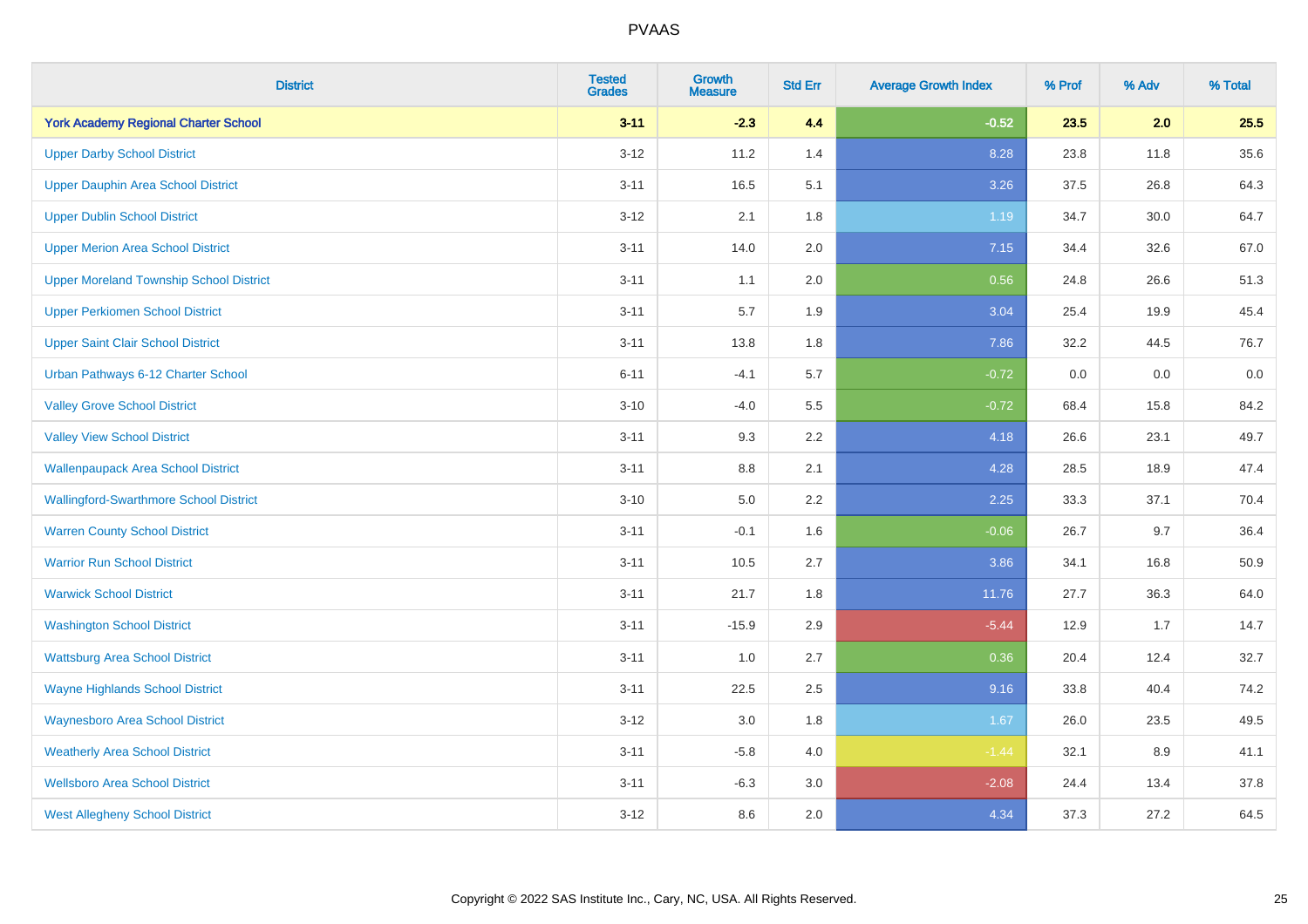| <b>District</b>                                 | <b>Tested</b><br><b>Grades</b> | <b>Growth</b><br><b>Measure</b> | <b>Std Err</b> | <b>Average Growth Index</b> | % Prof | % Adv | % Total |
|-------------------------------------------------|--------------------------------|---------------------------------|----------------|-----------------------------|--------|-------|---------|
| <b>York Academy Regional Charter School</b>     | $3 - 11$                       | $-2.3$                          | 4.4            | $-0.52$                     | 23.5   | 2.0   | 25.5    |
| <b>West Branch Area School District</b>         | $3 - 11$                       | 17.0                            | 3.3            | 5.20                        | 47.1   | 19.1  | 66.2    |
| <b>West Chester Area School District</b>        | $3 - 11$                       | $-2.1$                          | 1.2            | $-1.83$                     | 36.4   | 23.2  | 59.6    |
| <b>West Greene School District</b>              | $3 - 11$                       | $-8.1$                          | 3.9            | $-2.08$                     | 31.0   | 11.9  | 42.9    |
| West Jefferson Hills School District            | $3 - 11$                       | 1.9                             | 1.9            | 0.99                        | 34.8   | 27.3  | 62.1    |
| <b>West Middlesex Area School District</b>      | $3 - 10$                       | $-7.4$                          | 3.5            | $-2.11$                     | 32.0   | 9.6   | 41.6    |
| <b>West Mifflin Area School District</b>        | $3 - 12$                       | $-11.9$                         | 2.5            | $-4.77$                     | 15.9   | 4.0   | 19.9    |
| <b>West Perry School District</b>               | $3 - 11$                       | 11.0                            | 2.3            | 4.76                        | 26.9   | 20.5  | 47.4    |
| <b>West Shore School District</b>               | $3 - 12$                       | 2.2                             | 1.3            | 1.68                        | 31.8   | 15.2  | 47.1    |
| <b>West Side CTC</b>                            | $9 - 10$                       | $-32.0$                         | 3.9            | $-8.16$                     | 5.9    | 0.0   | 5.9     |
| <b>West York Area School District</b>           | $3 - 12$                       | $-9.8$                          | 2.7            | $-3.57$                     | 21.9   | 10.9  | 32.8    |
| <b>Western Beaver County School District</b>    | $3 - 11$                       | $-9.3$                          | 4.2            | $-2.20$                     | 45.1   | 3.9   | 49.0    |
| <b>Western Wayne School District</b>            | $3 - 11$                       | 3.6                             | 2.6            | 1.39                        | 30.8   | 16.2  | 47.0    |
| <b>Westinghouse Arts Academy Charter School</b> | $9 - 10$                       | $-6.0$                          | 3.3            | $-1.81$                     | 20.2   | 8.9   | 29.1    |
| <b>Westmont Hilltop School District</b>         | $3 - 11$                       | $-1.0$                          | 2.8            | $-0.36$                     | 33.3   | 14.7  | 48.0    |
| <b>Whitehall-Coplay School District</b>         | $3 - 11$                       | 11.8                            | 1.7            | 7.06                        | 32.3   | 21.7  | 54.0    |
| <b>Wilkes-Barre Area School District</b>        | $3 - 11$                       | $-12.4$                         | 2.4            | $-5.18$                     | 14.2   | 3.7   | 17.9    |
| <b>William Penn School District</b>             | $3 - 12$                       | 7.0                             | 1.9            | 3.61                        | 14.0   | 7.2   | 21.3    |
| <b>Williams Valley School District</b>          | $3 - 11$                       | 2.6                             | 3.7            | 0.69                        | 17.0   | 5.1   | 22.0    |
| <b>Williamsburg Community School District</b>   | $3 - 11$                       | $-16.9$                         | 4.1            | $-4.14$                     | 22.4   | 0.0   | 22.4    |
| <b>Williamsport Area School District</b>        | $3 - 11$                       | $-11.7$                         | 1.4            | $-8.29$                     | 18.2   | 10.5  | 28.7    |
| <b>Wilmington Area School District</b>          | $3 - 11$                       | 11.1                            | 3.3            | 3.37                        | 29.8   | 26.2  | 56.0    |
| <b>Wilson Area School District</b>              | $3 - 11$                       | $-0.3$                          | 2.4            | $-0.12$                     | 35.4   | 14.6  | 50.0    |